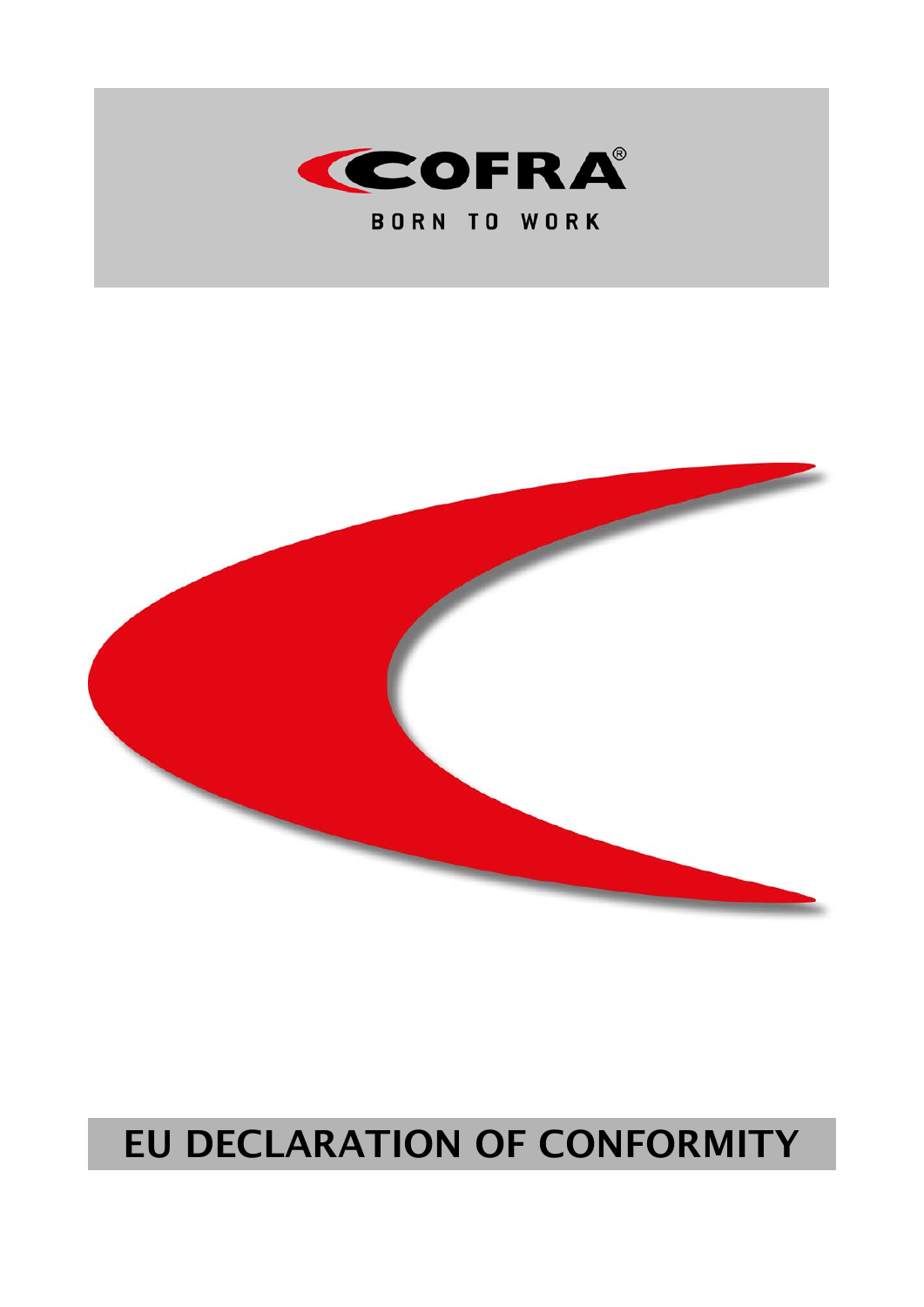| $\boldsymbol{\Pi}$ | DICHIARAZIONE DI CONFORMITÀ UE          | 3  |
|--------------------|-----------------------------------------|----|
| EN                 | EU DECLARATION OF CONFORMITY            | 4  |
| <b>DE</b>          | EU-KONFORMITÄTSERKLÄRUNG                | 5  |
| <b>FR</b>          | DÉCLARATION UE DE CONFORMITÉ            | 6  |
| <b>ES</b>          | DECLARACIÓN UE DE CONFORMIDAD           | 7  |
| PT                 | DECLARAÇÃO DE CONFORMIDADE UE           | 8  |
| HU                 | EU-MEGFELELŐSÉGI NYILATKOZAT            | 9  |
| <b>SL</b>          | IZJAVA EU O SKLADNOSTI                  | 10 |
| <b>NL</b>          | <b>EU-CONFORMITEITSVERKLARING</b>       | 11 |
| <b>SV</b>          | EU-FÖRSÄKRAN OM ÖVERENSSTÄMMELSE        | 12 |
| <b>NO</b>          | <b>EUS SAMSVARSERKLÆRING</b>            | 13 |
| DA                 | EU-OVERENSSTEMMELSESERKLÆRING           | 14 |
| Ħ                  | <b>EU-VAATIMUSTENMUKAISUUS VAKUUTUS</b> | 15 |
| LV                 | ES ATBILSTĪBAS DEKLARĀCIJA              | 16 |
| IS                 | ESB-SAMRÆMISYFIRLÝSING                  | 17 |
| EL                 | ΔΗΛΩΣΗ ΣΥΜΜΟΡΦΩΣΗΣ ΕΕ                   | 18 |
| <b>HR</b>          | EU IZJAVA O SUKLADNOSTI                 | 19 |
| $\mathsf{PL}$      | DEKLARACJA ZGODNOŚCI UE                 | 20 |
| BG                 | ЕС ДЕКЛАРАЦИЯ ЗА СЪОТВЕТСТВИЕ           | 21 |
| LT.                | <b>ES ATITIKTIES DEKLARACIJA</b>        | 22 |
| <b>CS</b>          | EU PROHLÁŠENÍ O SHODĚ                   | 23 |
| <b>RO</b>          | <b>DECLARATIA DE CONFORMITATE UE</b>    | 24 |
| <b>TR</b>          | <b>AB UYGUNLUK BEYANI</b>               | 25 |
| ET                 | ELI VASTAVUSDEKLARATSIOON               | 26 |
| <b>SR</b>          | ЕУ ИЗЈАВА О УСАГЛАШЕНОСТИ               | 27 |
| <b>SK</b>          | EÚ VYHLÁSENIE O ZHODE                   | 28 |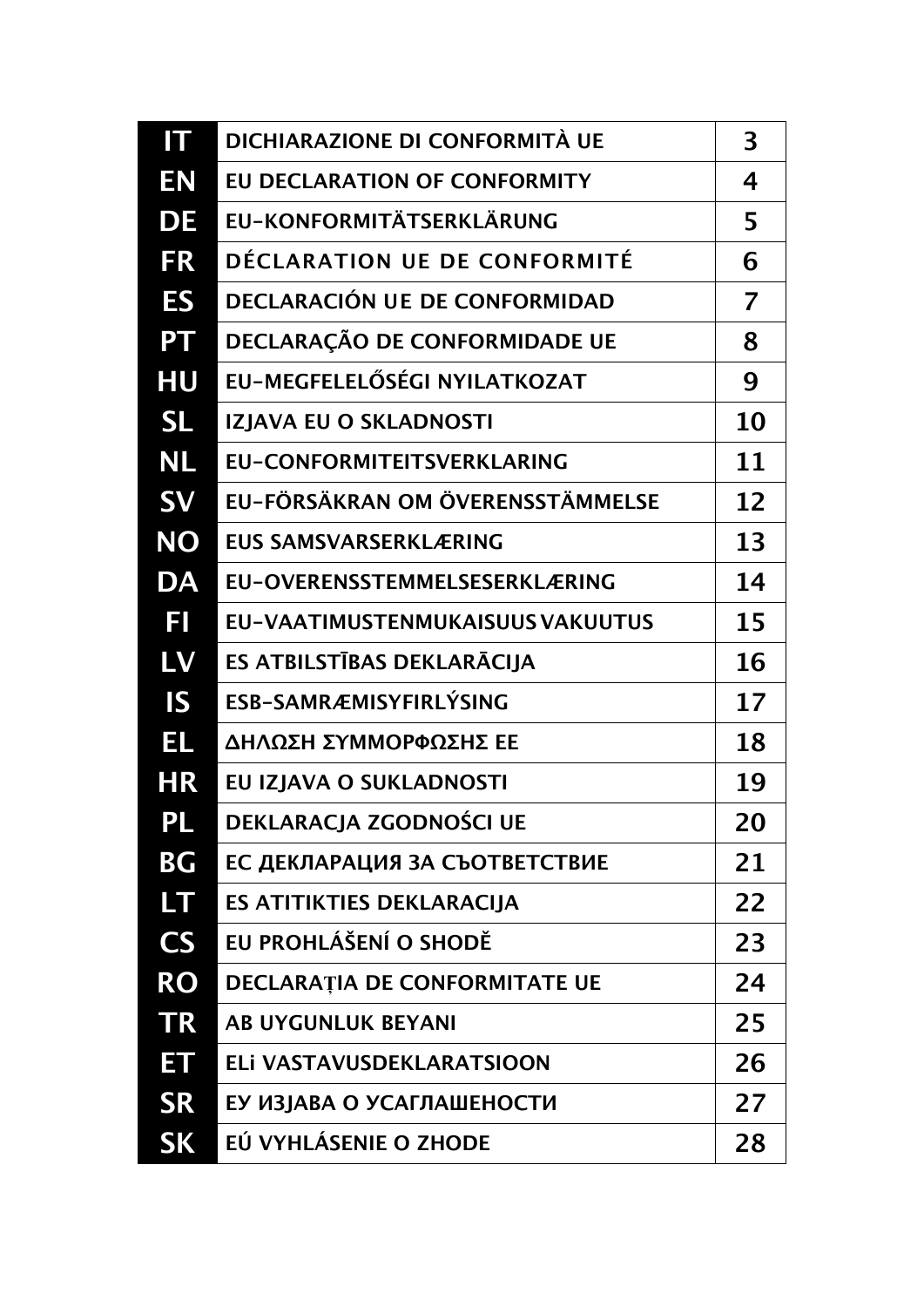

# **DICHIARAZIONE DI CONFORMITÀ UE**

**Il Fabbricante:**

**COFRA S.R.L. VIA DELL'E URO , 53-57-59 76121 BARLETTA ITALIA**

**dichiara sotto sua esclusiva responsabilità che il DPI (Dispositivo di Protezione Individuale):**

| CODICE DI PRODUZIONE   CODICE COMMERCIALE   CATEGORIA |             | EN ISO 20345:2011 |
|-------------------------------------------------------|-------------|-------------------|
| TA100-000                                             | <b>SOHO</b> | <b>S3 SRC</b>     |

**è conforme al Regolamento UE 2016/425 ed alle norme armonizzate EN ISO 20345:2011.**

**L'organismo notificato n° 0465, A.N.C.I. S ERVIZI S .R.L. – S EZIONE C.I.M.A.C. ha svolto l'esame UE del tipo (Modulo B) ed ha rilasciato il Certificato di Esame UE del Tipo n° F-100-00179-18 del 09/04/2018.**

**Barletta, 13/04/2018**

**COFRA S.R.L. L'amministratore Unico Giuseppe Cortellino**

Genseffelstellen

**IT**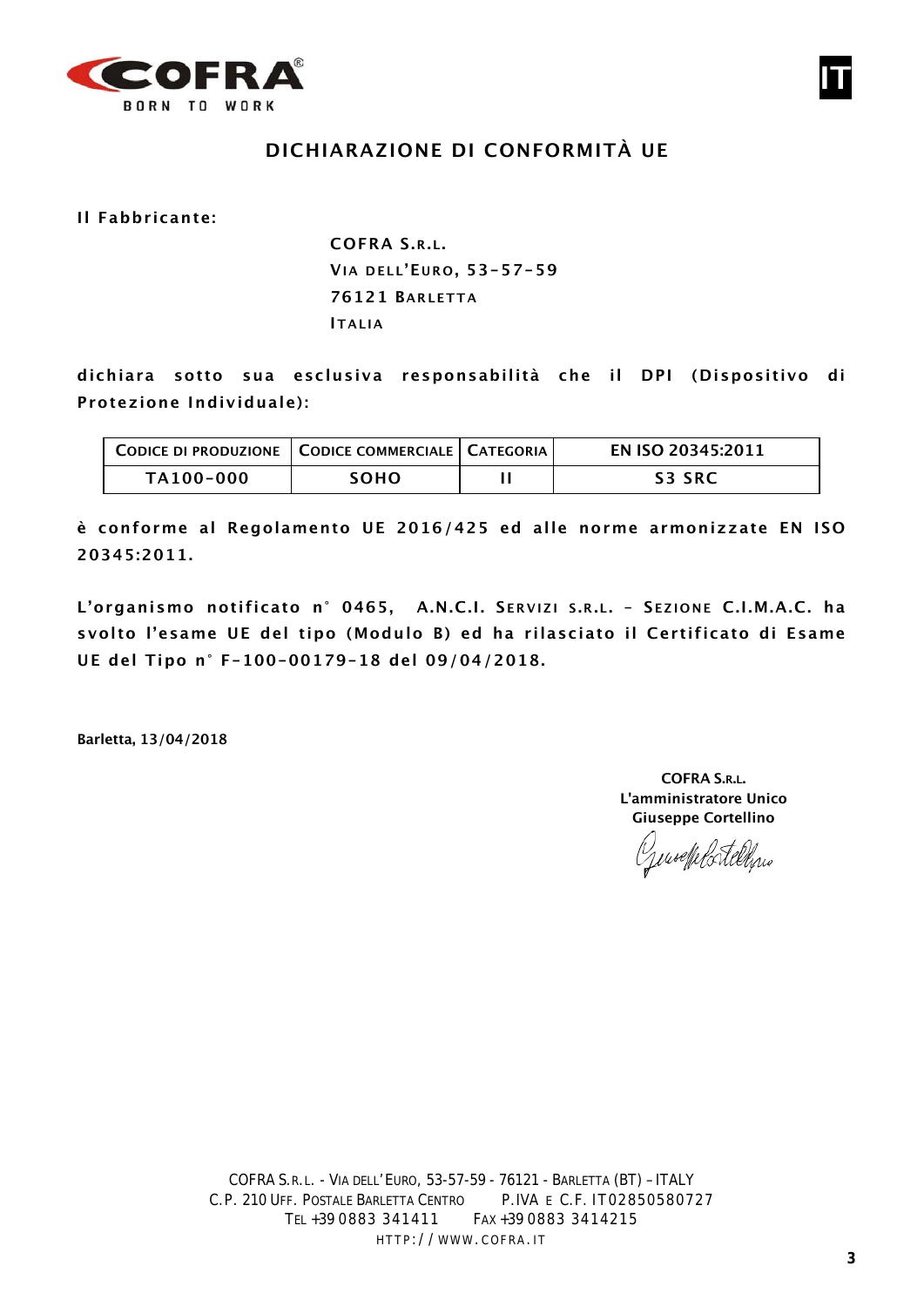

## **EU DECLARATION OF CONFORMITY**

**The manufacturer:**

**COFRA S.R.L. VIA DELL'E UR O , 53-57-59 76121 BARLETTA ITALIA**

**declares under its exclusive responsibility that the PPE (Personal Protective Equipment):**

| <b>PRODUCT CODE</b> | <b>CUSTOMER'S CODE</b> | L CATEGORY | EN ISO 20345:2011 |
|---------------------|------------------------|------------|-------------------|
| TA100-000           | <b>SOHO</b>            |            | <b>S3 SRC</b>     |

**Is in compliance with the EU Regulation 2016/425 and the harmonized standard EN ISO 20345:2011.**

**The notified body no 0465, A.N.C.I. S ERVIZI S .R.L. – S EZIONE C.I.M.A.C. carried out the EU type examination (Form B) and issued the EU type examination Certificate no F-100-00179-18 dated 09/04/2018.**

**Barletta, 13/04/2018**

**Cofra S.r.l. Managing Director Giuseppe Cortellino**

Gensettelortelling

**EN**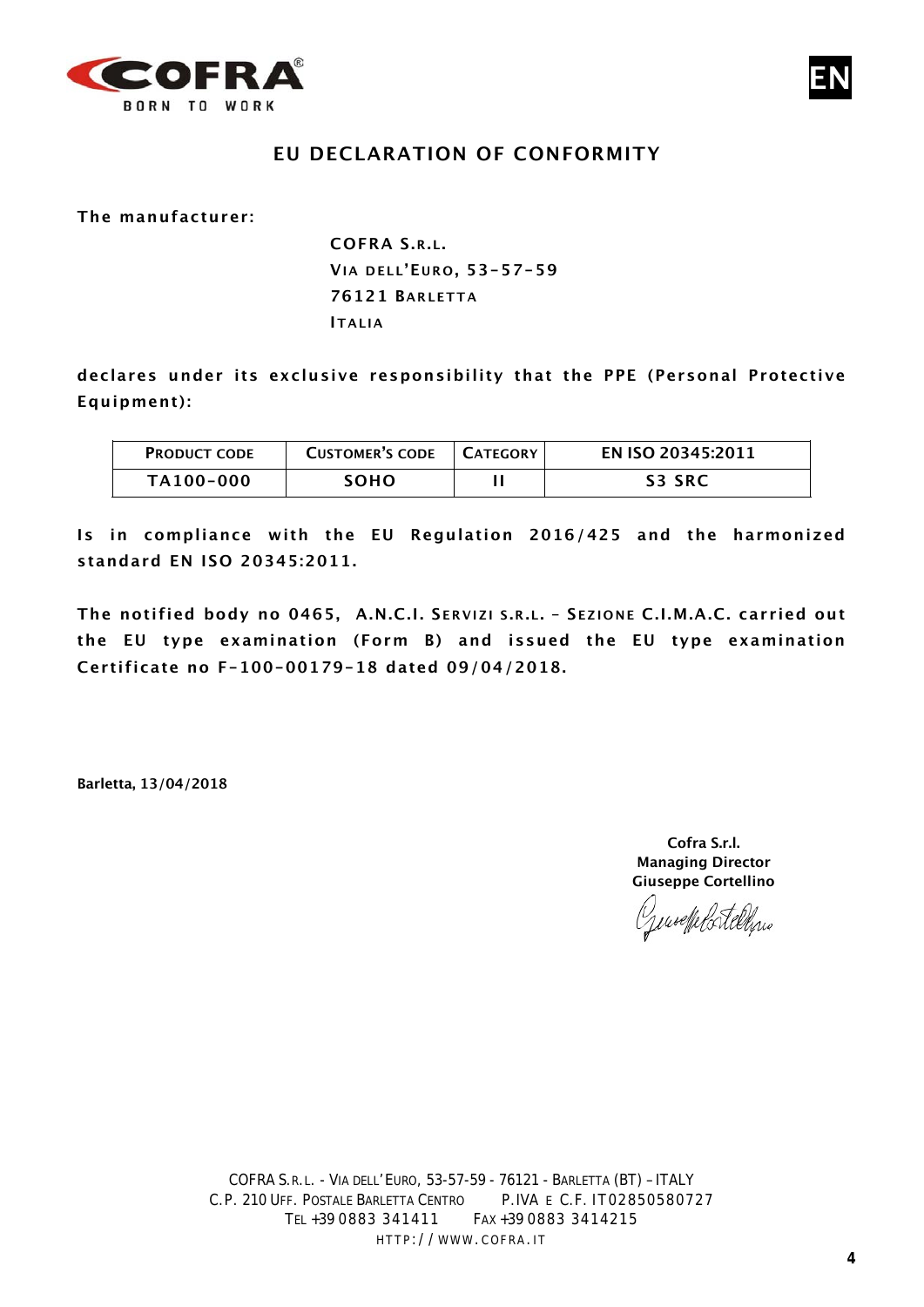

# **EU-KONFORMITÄTSERKLÄRUNG**

**Der Hersteller:**

**COFRA S.R.L. VIA DELL'E URO , 53-57-59 76121 BARLETTA ITALIA**

**erklärt auf eigene, alleinige Verantwortung, dass die PSA (Persönliche Schutzausrüstung):**

| <b>HERSTELLUNGSCODE</b> | <b>HANDELSNUMMER</b> | <b>KATEGORIE</b> | EN ISO 20345:2011 |
|-------------------------|----------------------|------------------|-------------------|
| TA100-000               | <b>SOHO</b>          |                  | <b>S3 SRC</b>     |

**der EU-Verordnung 2016/425 und den harmonisierten Normen EN ISO 20345:2011 entspricht.**

**Die benannte Stelle Nr. 0465, A.N.C.I. S ERVIZI S .R.L. – S EZIONE C.I.M.A.C. hat die EU-Typprüfung (Modul B) durchgeführt und die EU-Baumusterprüfbescheinigung Nr. F-100-00179-18 vom 09/04/2018 ausgestellt.**

**Barletta, 13/04/2018**

**COFRA S.R.L. Alleiniger Geschäftsführer Giuseppe Cortellino**

Generale Portelline

**DE**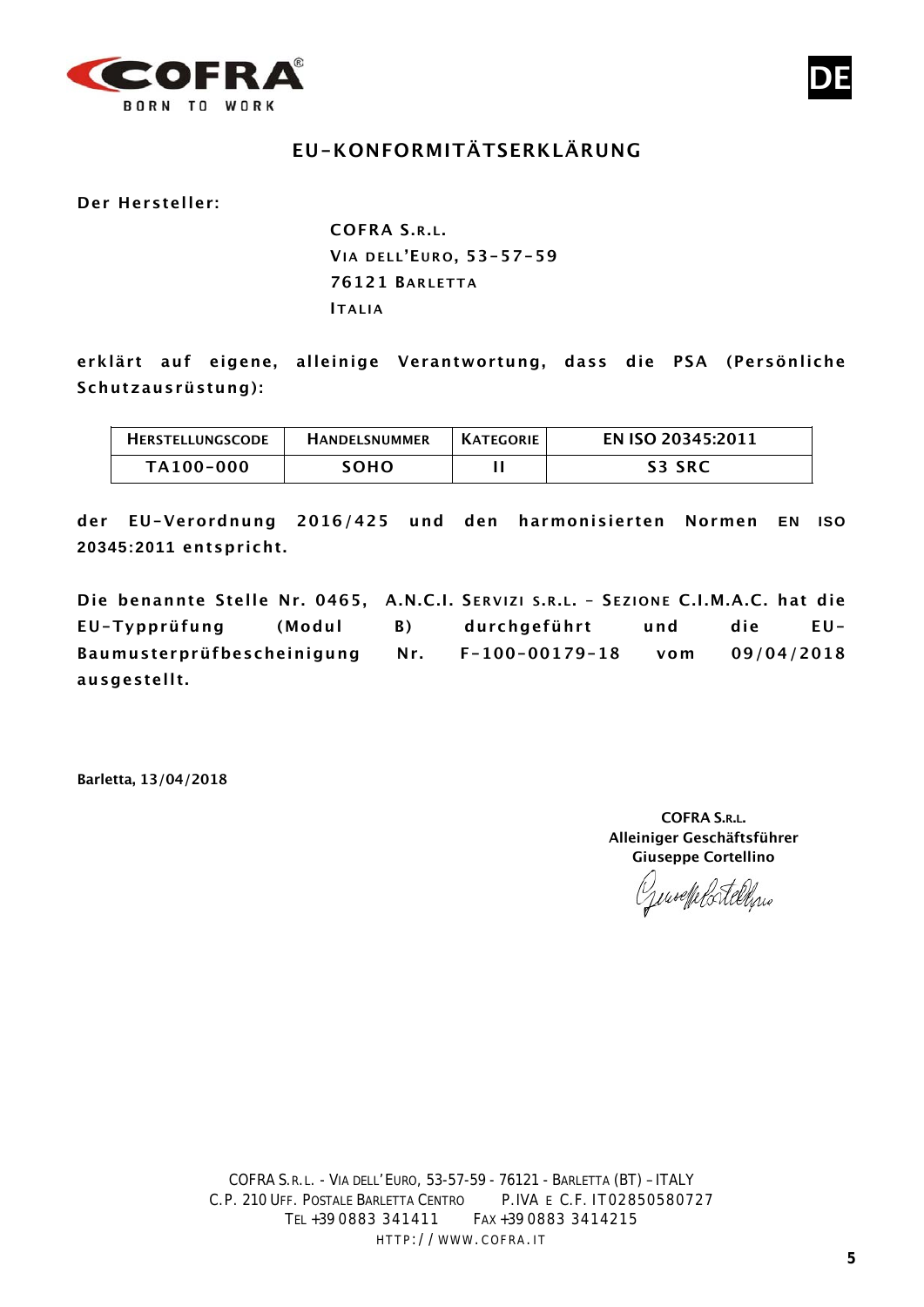

# **DÉCLARATION UE DE CONFORMITÉ**

**Le Fabricant:**

**COFRA S.R.L. VIA DELL'E URO , 53-57-59 76121 BARLETTA ITALIA**

**déclare sous sa seule responsabilité que l'EPI (Équipement de Protection Individuelle):**

| <b>RÉFÉRENCE DE</b><br><b>PRODUCTION</b> | <b>RÉFÉRENCE</b><br><b>COMMERCIALE</b> | <b>CATÉGORIE</b> | EN ISO 20345:2011 |
|------------------------------------------|----------------------------------------|------------------|-------------------|
| TA100-000                                | <b>SOHO</b>                            |                  | S3 SRC            |

**est conforme au Règlement UE 2016/425 et aux normes harmonisées EN ISO 20345:2011.**

**L'Organisme notifié n° 0465, A.N.C.I. S ERVIZI S .R.L. – S EZIONE C.I.M.A.C. a exécuté l'examen UE de type (Module B) et a délivré une Attestation d'Examen UE de type n° F-100-00179-18 du 09/04/2018.**

**Barletta, le 13/04/2018**

**COFRA S.R.L. le PDG Giuseppe Cortellino**

ensefelortellens

**FR**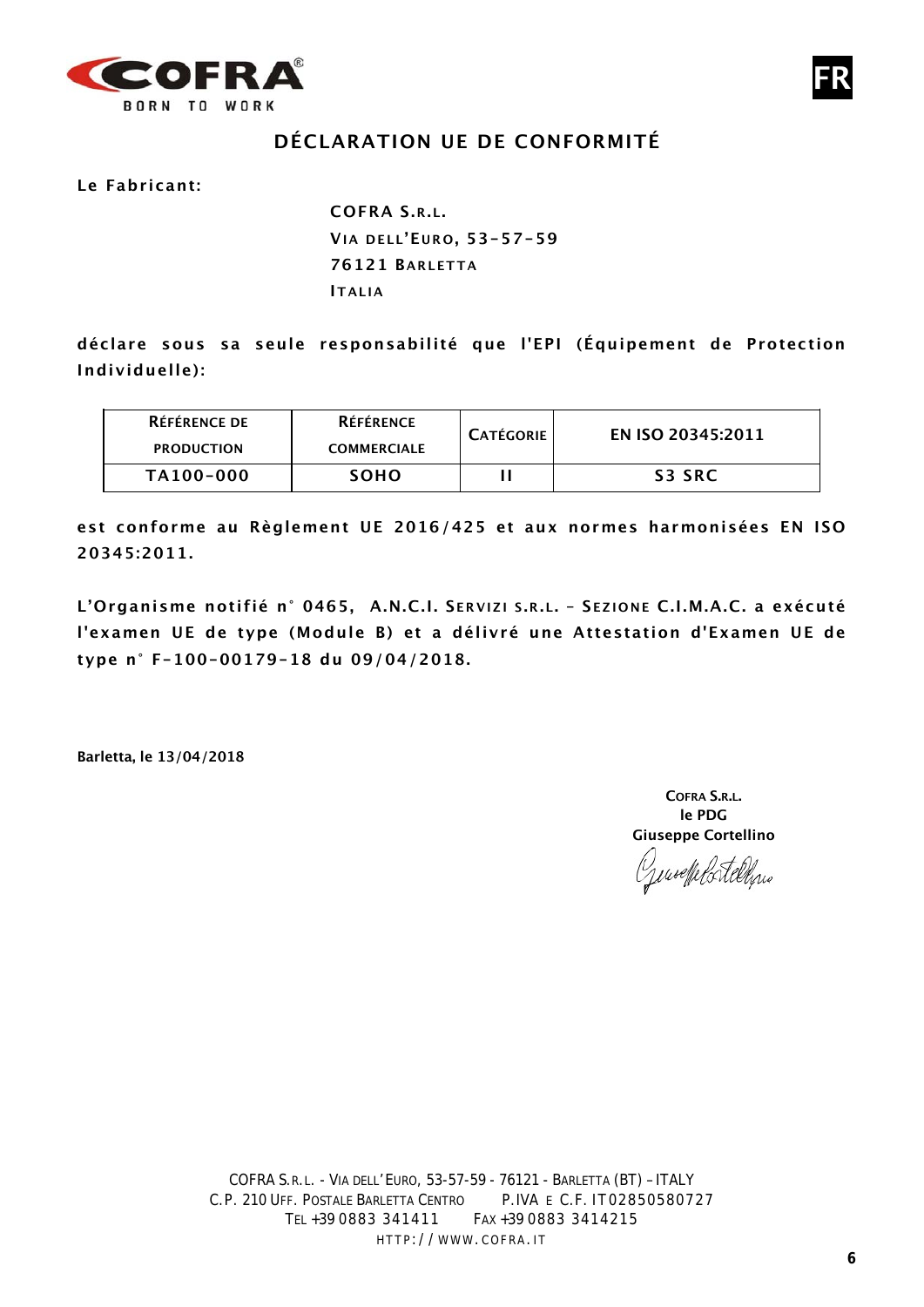



#### **El Fabricante:**

**COFRA S.R.L. VIA DELL'E URO , 53-57-59 76121 BARLETTA ITALIA**

**declara bajo su exclusiva responsabilidad que el EPI (Equipo de protección individual):**

| $\mid$ Código de producción $\mid$ Código comercial $\mid$ Categoría |             | EN ISO 20345:2011 |
|----------------------------------------------------------------------|-------------|-------------------|
| TA100-000                                                            | <b>SOHO</b> | <b>S3 SRC</b>     |

**cumple con el Reglamento UE 2016/425 y con las normas armonizadas EN ISO 20345:2011.**

**El organismo notificado n. 0465, A.N.C.I. S ERVIZI S .R.L. – S EZIONE C.I.M.A.C. ha realizado el examen UE del tipo (Módulo B) y ha emitido el certificado de examen UE del tipo n. F-100-00179-18 del 09/04/2018.**

**Barletta, 13/04/2018**

**COFRA S.R.L. Administrator Ùnico Giuseppe Cortellino**

puselfelortelling

**ES**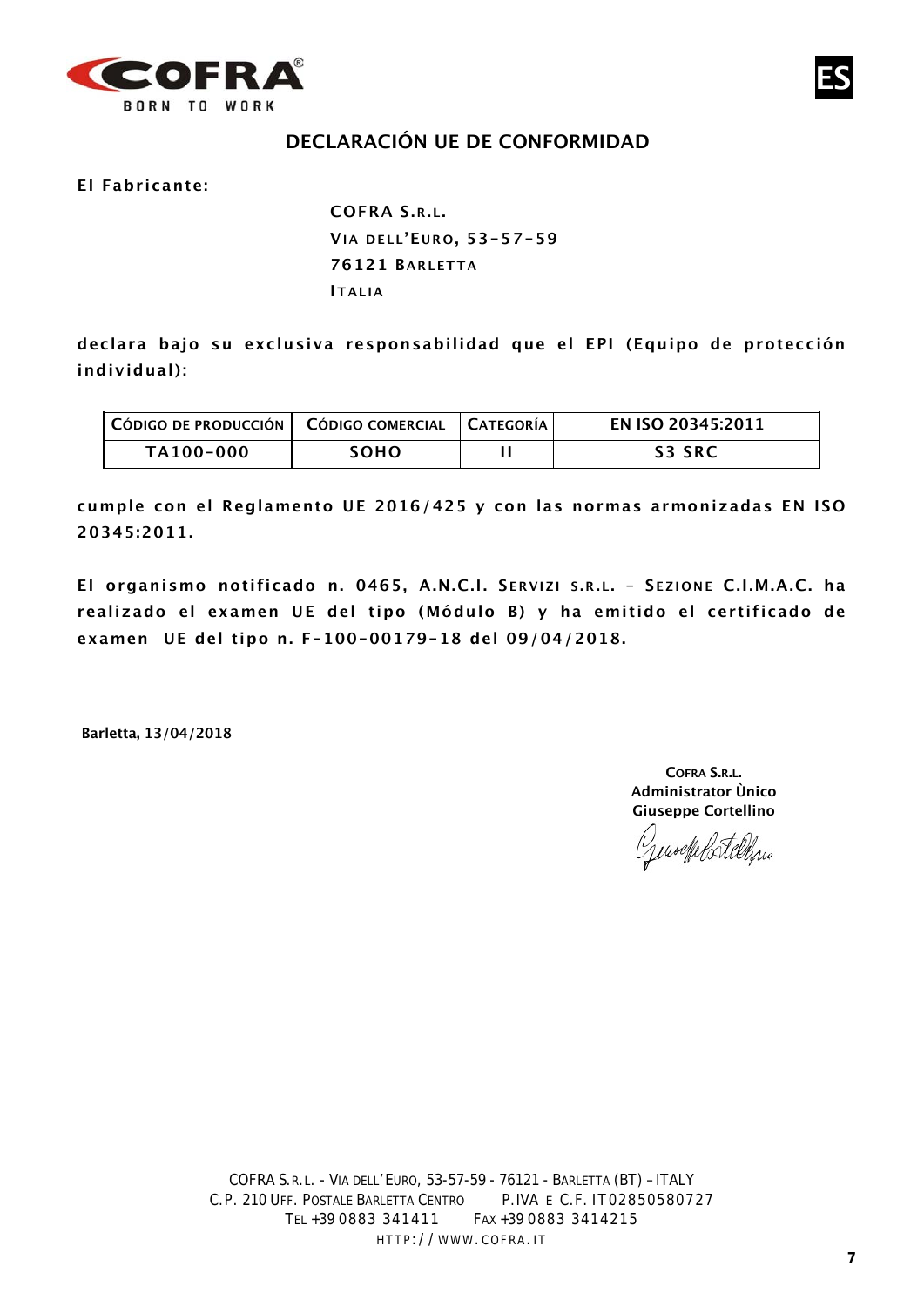

# **DECLARAÇÃO DE CONFORMIDADE UE**

**O fabricante:**

**COFRA S.R.L. VIA DELL'E URO , 53-57-59 76121 BARLETTA ITALIA**

**declara, sob a sua exclusiva responsabilidade que o EPI (equipamento de protecção individual):**

| CÓDIGO DE PRODUÇÃO   CÓDIGO COMERCIAL   CATEGORIA |      | EN ISO 20345:2011 |
|---------------------------------------------------|------|-------------------|
| TA100-000                                         | SOHO | S3 SRC            |

**cumpre as disposições do Regulamento da UE 2016/425 e as normas harmonizadas EN ISO 20345:2011.**

**O Organismo Notificado Nº. 0465, A.N.C.I. S ERVIZI S .R.L. – S EZIONE C.I.M.A.C. S ECÇÃO executada a examinação do tipo (formulário B) e emitido o Certificado de Examinação a UE do Tipo Nº. F-100-00179-18 de 09/04/2018.**

**Barletta, 13/04/2018**

**COFRA S.R.L. O Diretor Giuseppe Cortellino**

woelle ortelling

**PT**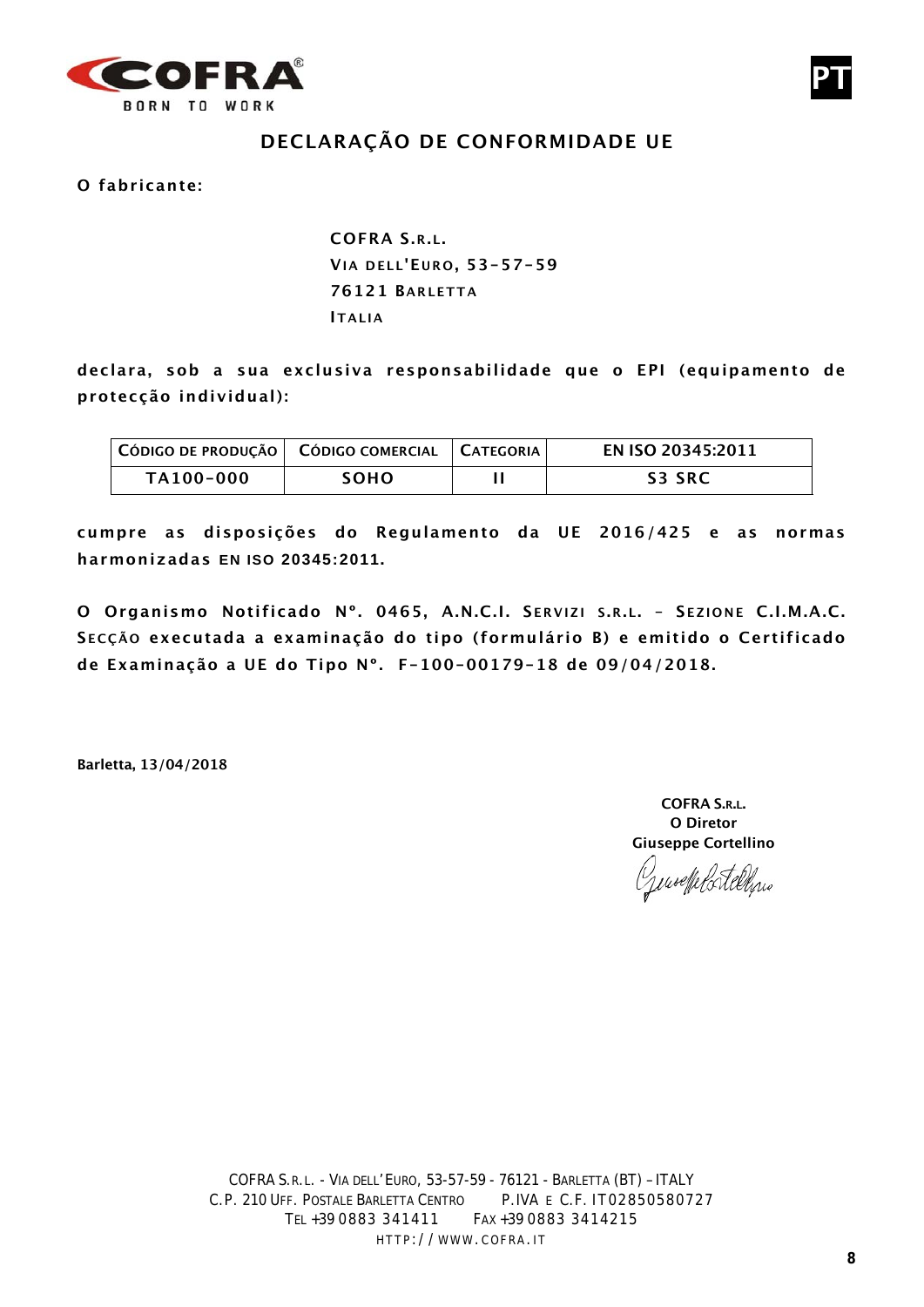



# **EU-MEGFELELŐSÉGI NYILATKOZAT**

**A Gyártó:**

**COFRA S.R.L. VIA DELL'E URO , 53-57-59 76121 BARLETTA ITALIA**

**saját felelőssége tudatában kijelenti, hogy az alábbi PPE (Személyes védőfelszerelés):**

| <b>GYÁRTÁSI KÓD</b> | UZLETI KÓD. | <b>KATEGÓRIA</b> | EN ISO 20345:2011 |
|---------------------|-------------|------------------|-------------------|
| TA100-000           | <b>SOHO</b> |                  | <b>S3 SRC</b>     |

**megfelel az EU 2016/425 sz. Rendeletnek és az EN ISO 20345:2011 harmonizált szabványoknak.**

**Értesített szerv sz. 0465, A.N.C.I. S ERVIZI S .R.L. – S EZIONE C.I.M.A.C. elvégezte az EU típusvizsgálatát (B űrlap), és kibocsátotta az EU Típusvizsgálati tanúsítványát F-100-00179-18 sz., kelt 09/04/2018-én.**

**Barletta, 13/04/2018**

**COFRA S.R.L. Egyedüli igazgató Giuseppe Cortellino**

Gensefelstelling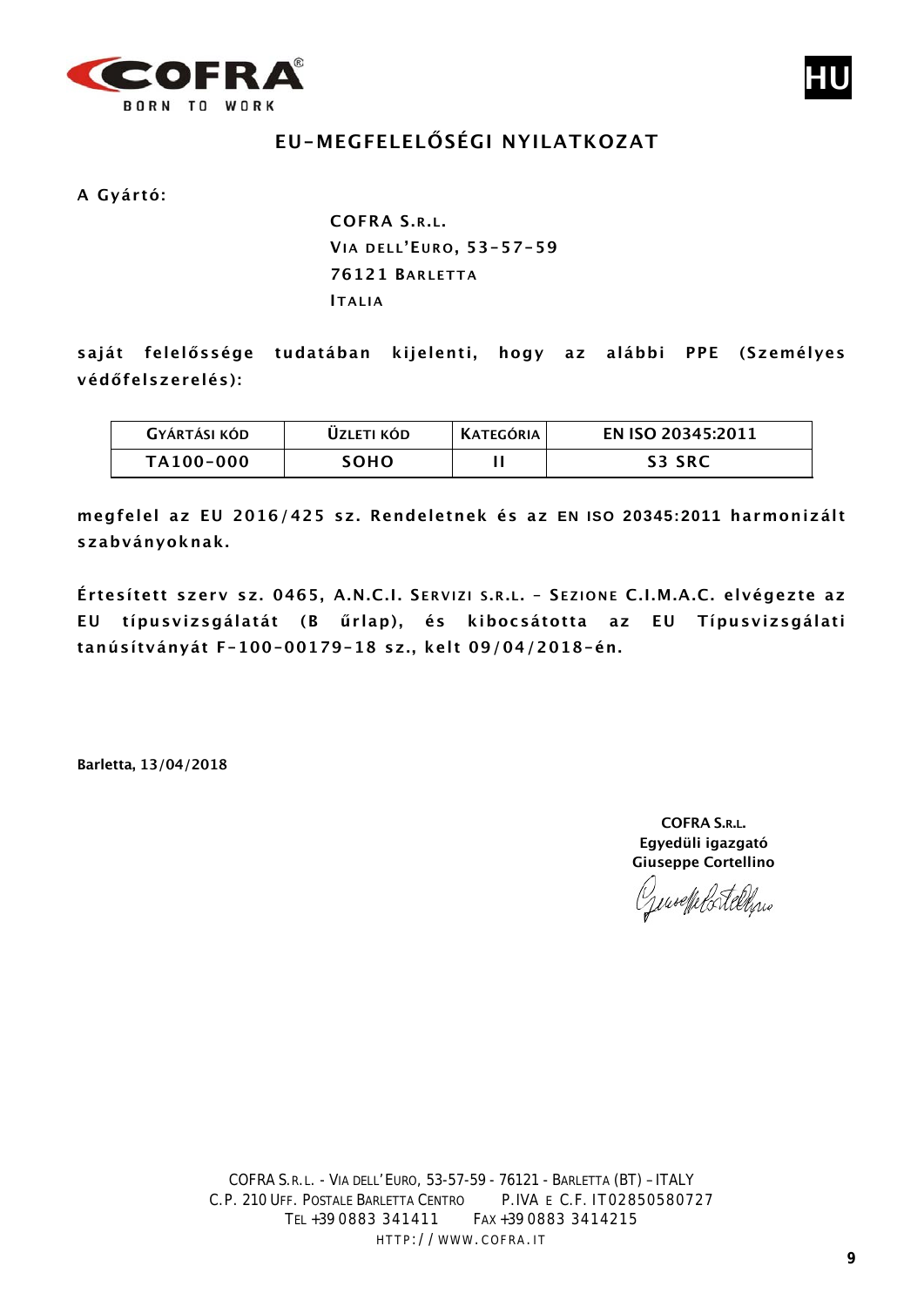

## **IZJAVA EU O SKLADNOSTI**

**Proizvajalec:**

# **COFRA S.R.L. VIA DELL'E URO , 53-57-59 76121 BARLETTA ITALIA**

**na lastno odgovornost izjavlja, da je osebna varovalna oprema (OVO):**

| <b>PROIZVODNA KODA</b> | TRGOVSKA OZNAKA | KATEGORIIA | EN ISO 20345:2011 |
|------------------------|-----------------|------------|-------------------|
| TA100-000              | SOHO.           |            | <b>S3 SRC</b>     |

**skladna z Uredbo EU št. 2016/425 in usklajenimi standardi EN ISO 20345:2011.**

**Priglašeni organ št. 0465, A.N.C.I. S ERVIZI S .R.L. – S EZIONE C.I.M.A.C. je izvedel EU-pregled tipa (Obrazec B) in izdal potrdilo o EU-pregledu tipa št. F-100- 00179-18 z dne 09/04/2018.**

**Barletta, 13/04/2018**

**COFRA S.R.L. Edini direktor Giuseppe Cortellino**

Jenseffels tellens

**SL**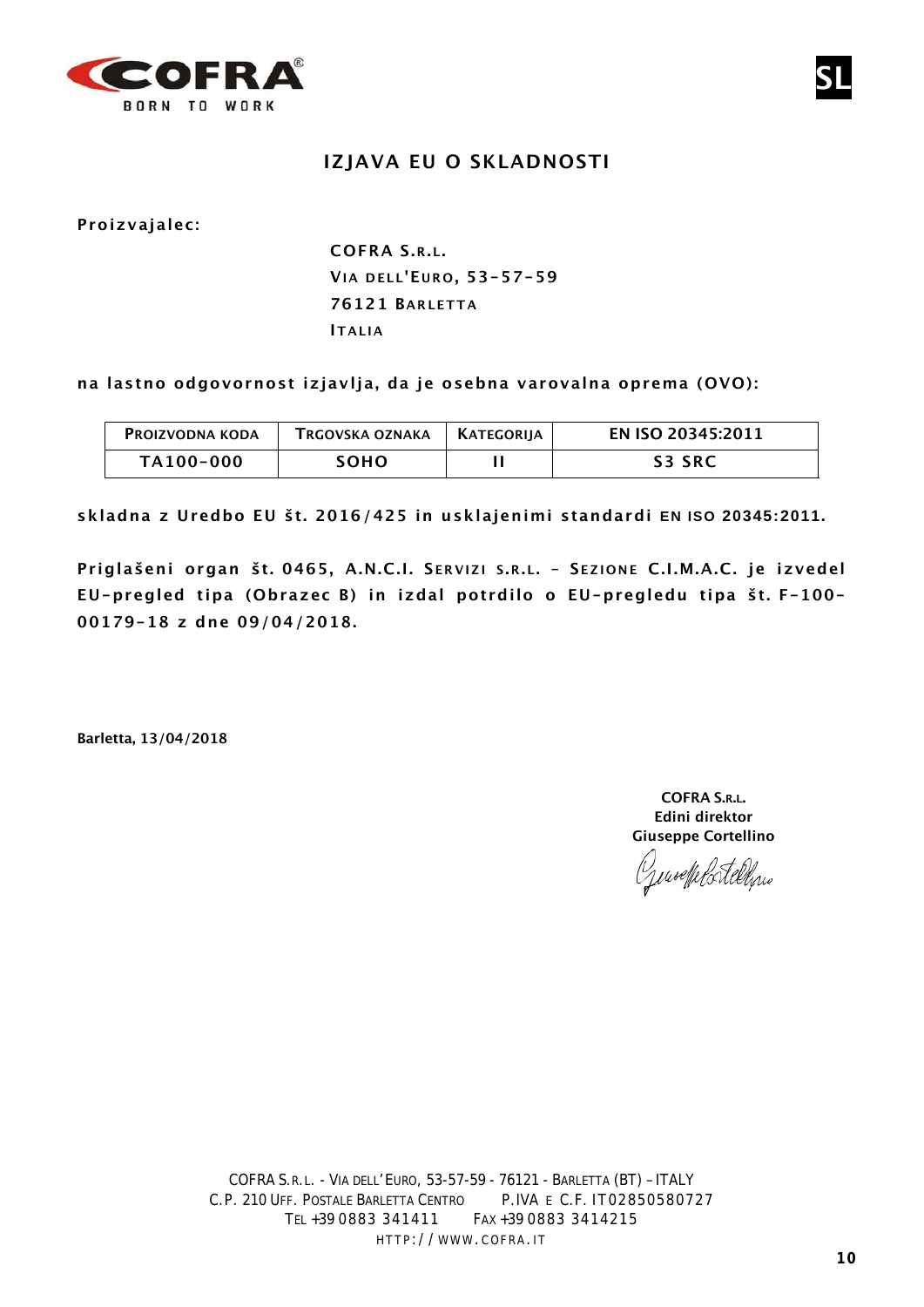

### **EU-CONFORMITEITSVERKLARING**

#### **De fabrikant**

**COFRA S.R.L. VIA DELL'E URO , 53-57-59 76121 BARLETTA ITALIA**

**verklaart op eigen verantwoordelijkheid dat de PBM (Persoonlijke beschermingsmiddelen)**

| <b>PRODUCTIECODE</b> | COMMERCIËLE CODE   CATEGORIE | EN ISO 20345:2011 |
|----------------------|------------------------------|-------------------|
| TA100-000            | <b>SOHO</b>                  | <b>S3 SRC</b>     |

**in overeenstemming is met EG-verordening 2016/425 en de geharmoniseerde normen EN ISO 20345:2011.**

**De aangemelde instantie nr. 0465, A.N.C.I. S ERVIZI S .R.L. – S EZIONE C.I.M.A.C. heeft het EG-typeonderzoek (Formulier B) uitgevoerd en heeft de verklaring van het EG-typeonderzoek nr. F-100-00179-18 van 09/04/2018 afgegeven.**

**Barletta, 13/04/2018**

**COFRA S.R.L. Enige bestuurder Giuseppe Cortellino**

Generalelortelline

**NL**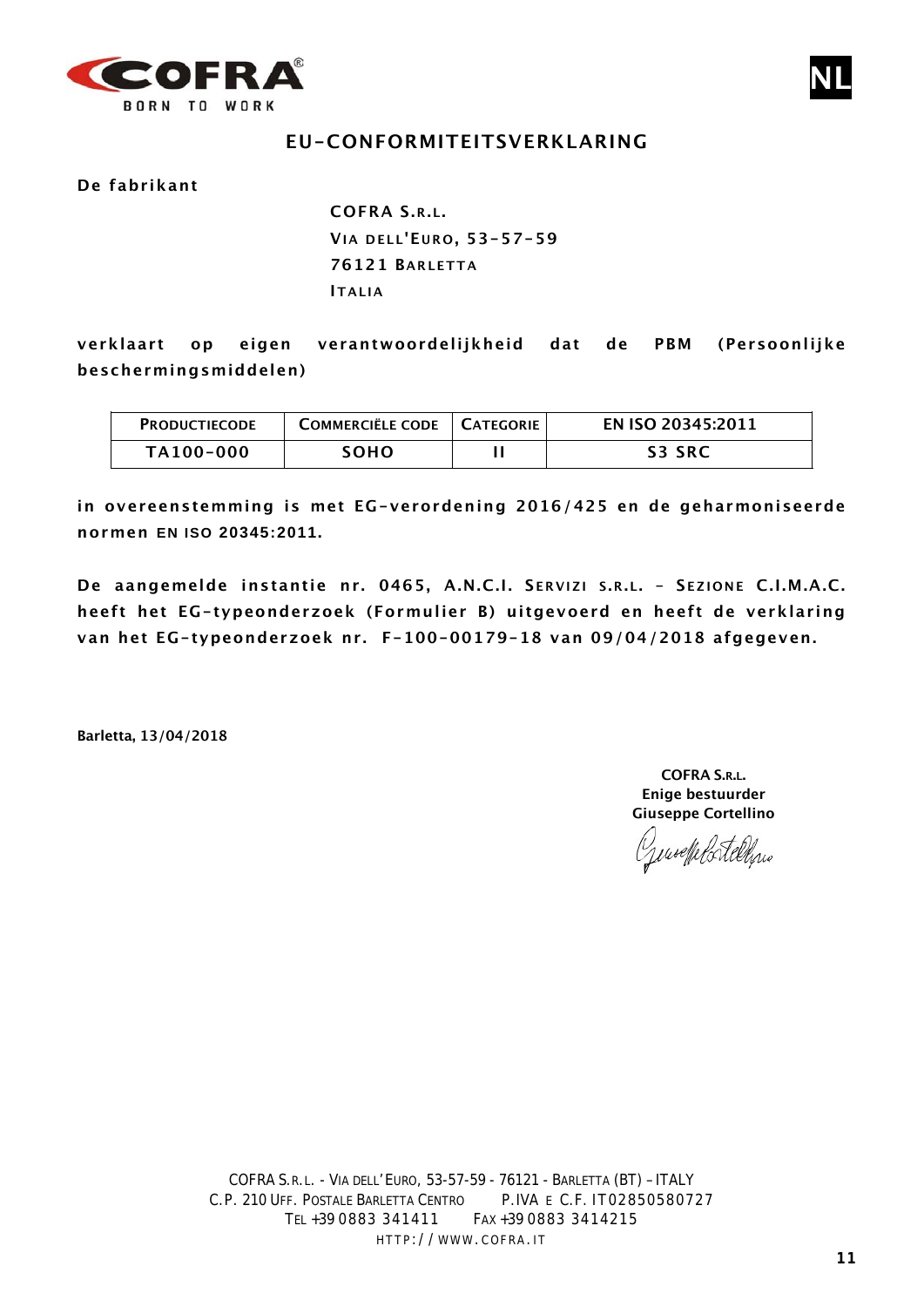



# **EU-FÖRSÄKRAN OM ÖVERENSSTÄMMELSE**

**Tillverkaren:**

**COFRA S.R.L. VIA DELL'E URO , 53-57-59 76121 BARLETTA IT ALIA**

**förklarar på eget ansvar att PSU (Personlig skyddsutrustning):**

| <b>PRODUKTIONSKOD</b> | <b>KOMMERSIELL KOD</b> | <b>KATEGORI</b> | EN ISO 20345:2011 |
|-----------------------|------------------------|-----------------|-------------------|
| TA100-000             | SOHO.                  |                 | <b>S3 SRC</b>     |

**överensstämmer med EU-förordningen 2016/425 och de harmoniserade standarderna EN ISO 20345:2011.**

**Det anmälda organet nr. 0465, A.N.C.I. S ERVIZI S .R.L. – S EZIONE C.I.M.A.C. utförde EU-undersökningen av typen (formulär B) och utfärdade EU-examensbeviset av typ nr. F-100-00179-18 den 09/04/2018.**

**Barletta, 13/04/2018**

**COFRA S.R.L. Direktören Giuseppe Cortellino**

Jensefelstellen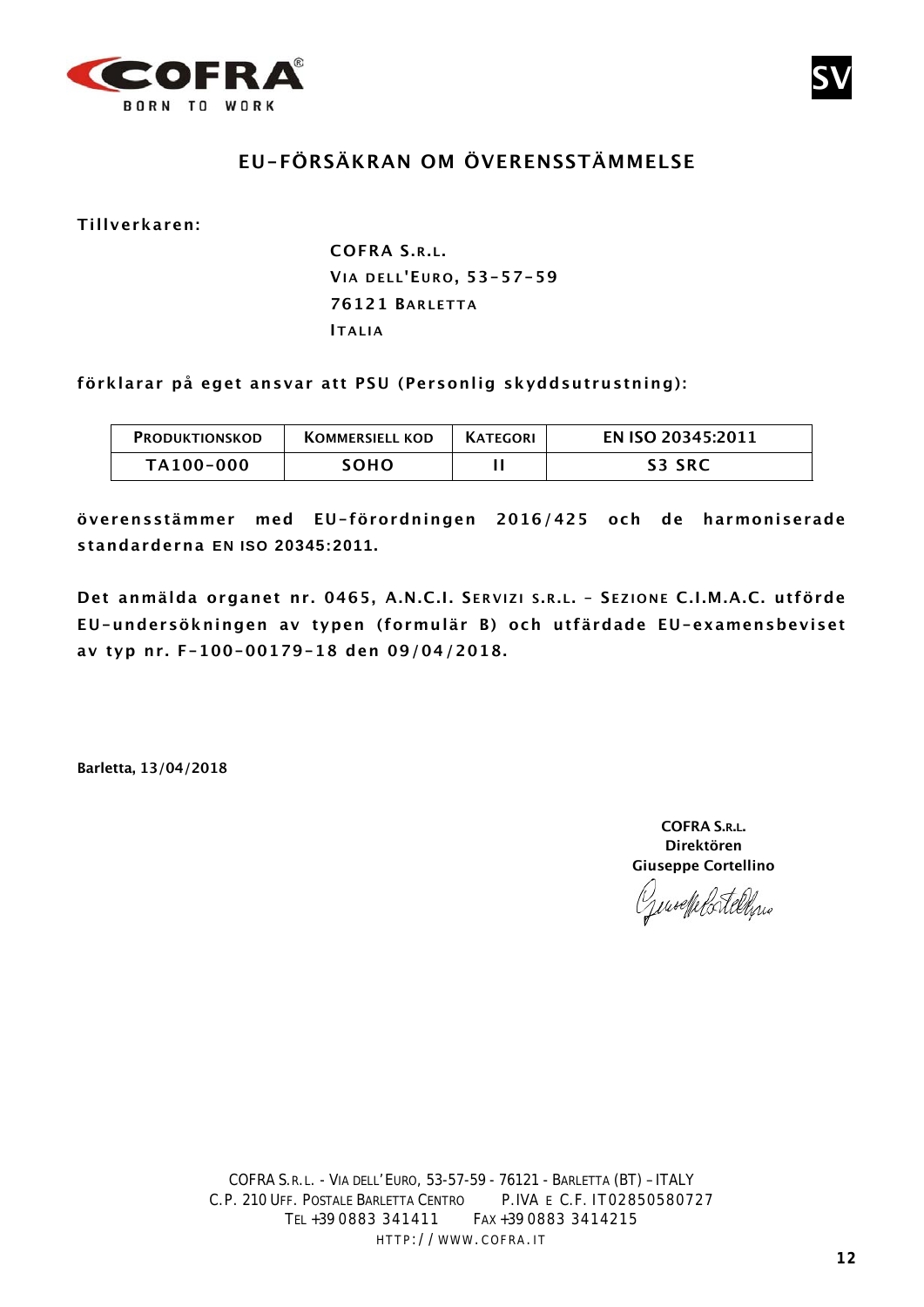



#### **EUS SAMSVARSERKLÆRING**

**Produsent:**

**COFRA S.R.L. VIA DELL'E URO , 53-57-59 76121 BARLETTA ITALIA**

**erklærer på eget ansvar at dette PVU (Personlig verneutstyr):**

| <b>PRODUKSJONSKODE</b> | <b>HANDELSVAREKODE</b> | I KATEGORI | EN ISO 20345:2011 |
|------------------------|------------------------|------------|-------------------|
| TA100-000              | SOHO                   |            | S3 SRC            |

**oppfyller EU-forordning 2016/425 og gjeldende standard EN ISO 20345:2011.**

**Anerkjent organ nr. 0465, A.N.C.I. S ERVIZI S .R.L. – S EZIONE C.I.M.A.C. gjennomførte EU-undersøkelse av type (Skjema B) og har utstedt EU Kontrolldokument type nr. F-100-00179-18 av 09/04/2018.**

**Barletta, 13/04/2018**

**COFRA S.R.L. Konserndirektør Giuseppe Cortellino**

Genseffelstelling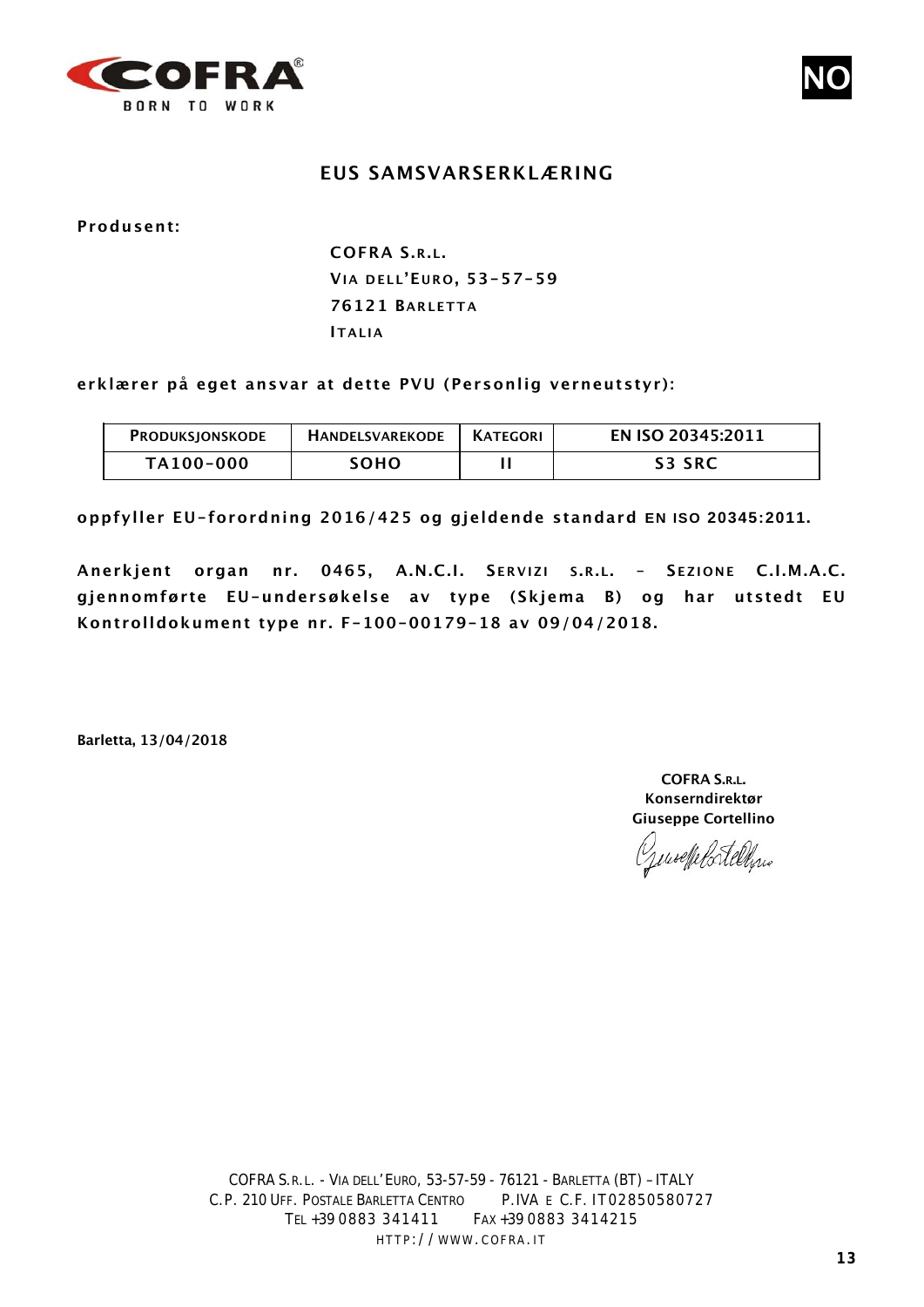



#### **EU-OVERENSSTEMMELSESERKLÆRING**

**Fabrikant:**

**COFRA S.R.L. VIA DELL'E URO , 53-57-59 76121 BARLETTA ITALIA**

**erklærer på eget ansvar, at PPE (Personlige værnemidler):**

| PRODUKTIONSKODE | <b>HANDELSLOV</b> | <b>KATEGORI</b> | EN ISO 20345:2011 |
|-----------------|-------------------|-----------------|-------------------|
| TA100-000       | SOHO              |                 | <b>S3 SRC</b>     |

**Er i overensstemmelse med EU-forordning 2016/425 og de harmoniserede standarder EN ISO 20345:2011.**

**Det bemyndigede organ nr. 0465, A.N.C.I. S ERVIZI S .R.L. – S EZIONE C.I.M.A.C. udførte EU-undersøgelse af typen (Form B) og udstedte EU-eksamensbeviset af typen nr. F-100-00179-18 fra 09/04/2018.**

**Barletta, 13/04/2018**

**COFRA S.R.L. Direktør Giuseppe Cortellino**

Generale Ratellyne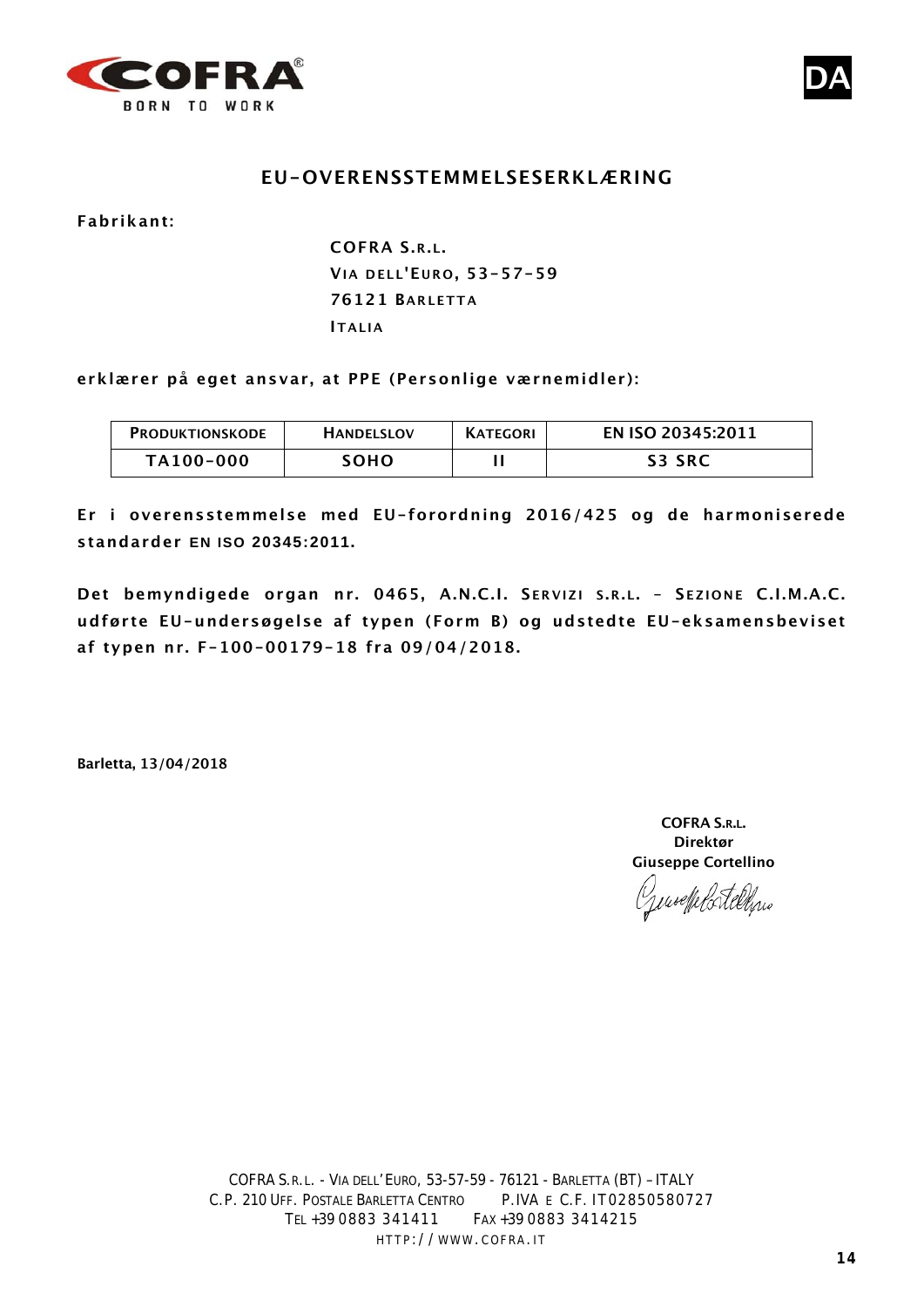



#### **EU-VAATIMUSTENMUKAISUUS VAKUUTUS**

**Valmistaja:**

**COFRA S.R.L. VIA DELL'E URO , 53-57-59 76121 BARLETTA ITALIA**

**vakuuttaa omalla vastuullaan, että henkilönsuojavaruste (PPE):**

| VALMISTUSKOODI | KAUPALLINEN KOODI | I KATEGORIA | EN ISO 20345:2011 |
|----------------|-------------------|-------------|-------------------|
| TA100-000      | SOHO.             |             | <b>S3 SRC</b>     |

**noudattaa EU:n asetusta 2016/425 ja yhdenmukaistettuja standardeja EN ISO 20345:2011.**

**Ilmoitettu laitos nro 0465, A.N.C.I. S ERVIZI S .R.L. – S EZIONE C.I.M.A.C. suoritti EUtyyppitarkastuksen (moduuli B) ja myönsi 09/04/2018 EU-tyyppihyväksynnän nro F-100-00179-18.**

**Barletta, 13/04/2018**

**COFRA S.R.L. Johtaja Giuseppe Cortellino**

Generale Catelline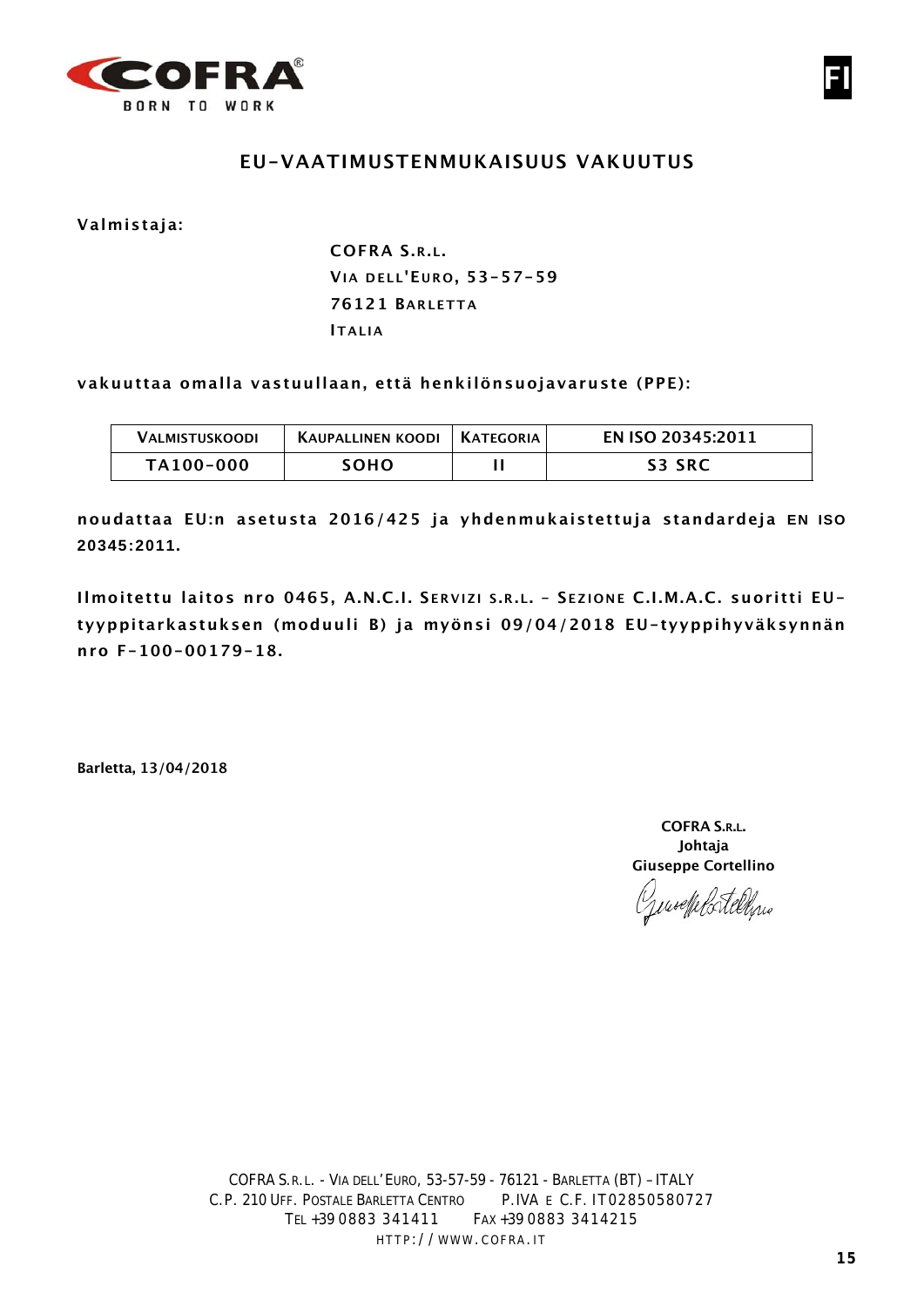

# **ES ATBILSTĪBAS DEKLARĀCIJA**

**Ražotājs:**

**COFRA S.R.L. VIA DELL'E URO , 53-57-59 76121 BARLETTA ITALIA**

#### **deklarē savā vienīgajā atbildïbā, ka PPE (Personāla Aizsargājošs Aprīkojums):**

| RAŽOŠANAS KODS | <b>KOMERCIĀLAIS KODS</b> | KATEGORIJA | EN ISO 20345:2011 |
|----------------|--------------------------|------------|-------------------|
| TA100-000      | <b>SOHO</b>              |            | S3 SRC            |

**atbilst ES regulai 2016/425 un harmonizētajiem standartiem EN ISO 20345:2011.**

**Pilvarotā iestāde nr. 0465, A.N.C.I. S ERVIZI S .R.L. – S EZIONE C.I.M.A.C. veica ES pārbaudi veidā (Veidlapa B) un izsniedza ES Pārbaudes Sertifikātu par Veidu nr. F-100-00179-18 09/04/2018.**

**Barletta, 28/02/2018**

**COFRA S.R.L. Vienīgais direktors Giuseppe Cortellino**

Genochelstelling

**LV**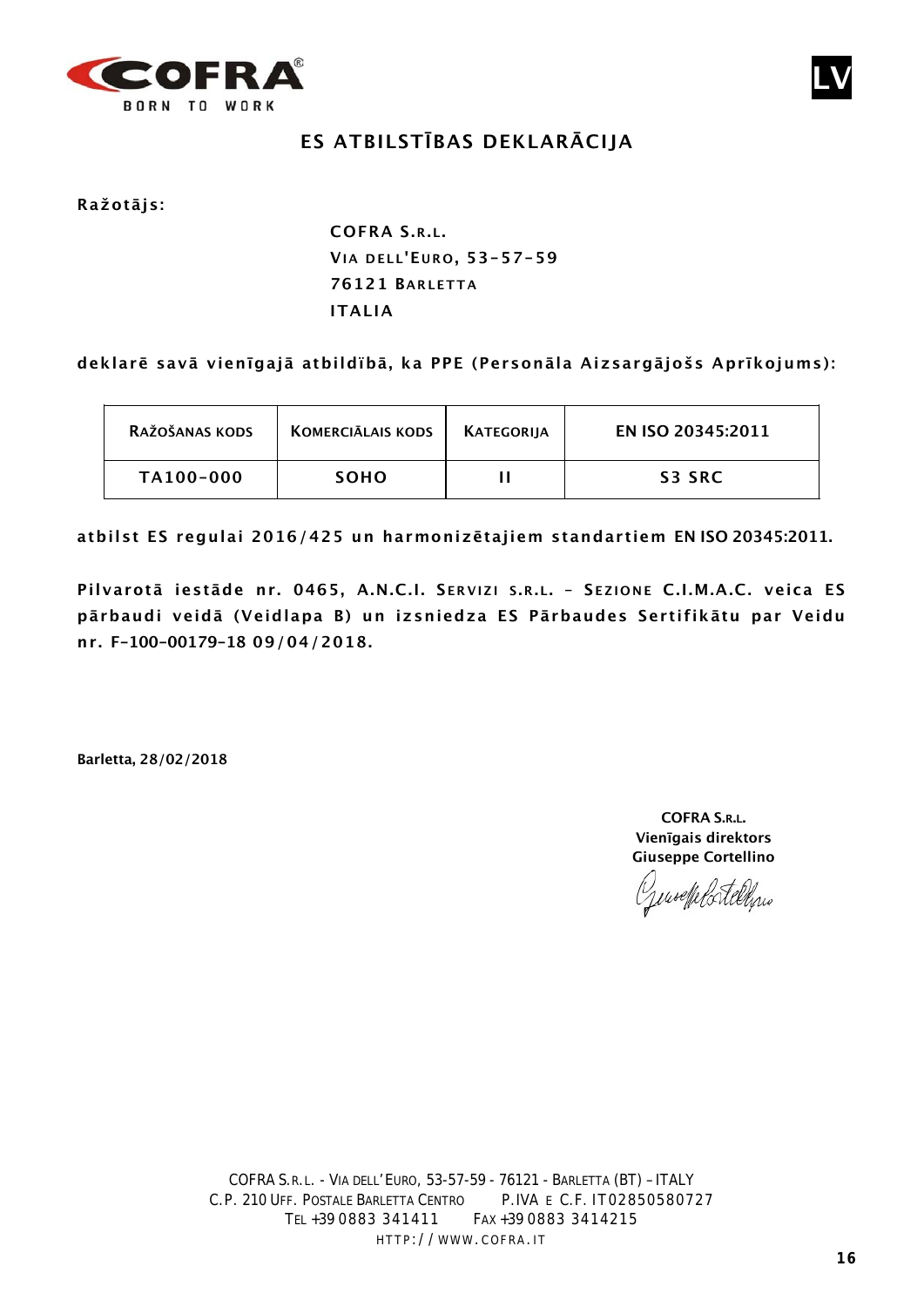

## **ESB-SAMRÆMISYFIRLÝSING**

**Framleiðandinn:**

**COFRA S.R.L. VIA DELL'E URO , 53-57-59 76121 BARLETTA ITALIA**

**lýsir því yfir alfarið á eigin ábyrgð að persónuhlífarnar (PPE)**

| <b>FRAMLEIÐSLUKÓÐI</b> | <b>VIÐSKIPTAKÓÐI</b> | <b>FLOKKUR</b> | EN ISO 20345:2011 |
|------------------------|----------------------|----------------|-------------------|
| TA100-000              | тоно:                |                | <b>S3 SRC</b>     |

**séu í samræmi við ESB-reglugerð nr. 2016/425 og samhæfðu staðlana EN ISO 20345:2011.**

**Tilkynnt stofa nr. 0465, A.N.C.I. S ERVIZI S .R.L. – S EZIONE C.I.M.A.C. framkvæmdi ESB-gerðarprófun (eyðublað B) og gaf út ESB-gerðarprófunarvottorð nr. F-100-00179-18 frá 09/04/2018.**

**Barletta, 13/04/2018**

**COFRA S.R.L. Eini framkvæmdastjórinn Giuseppe Cortellino**

Gensetplatelyne

**IS**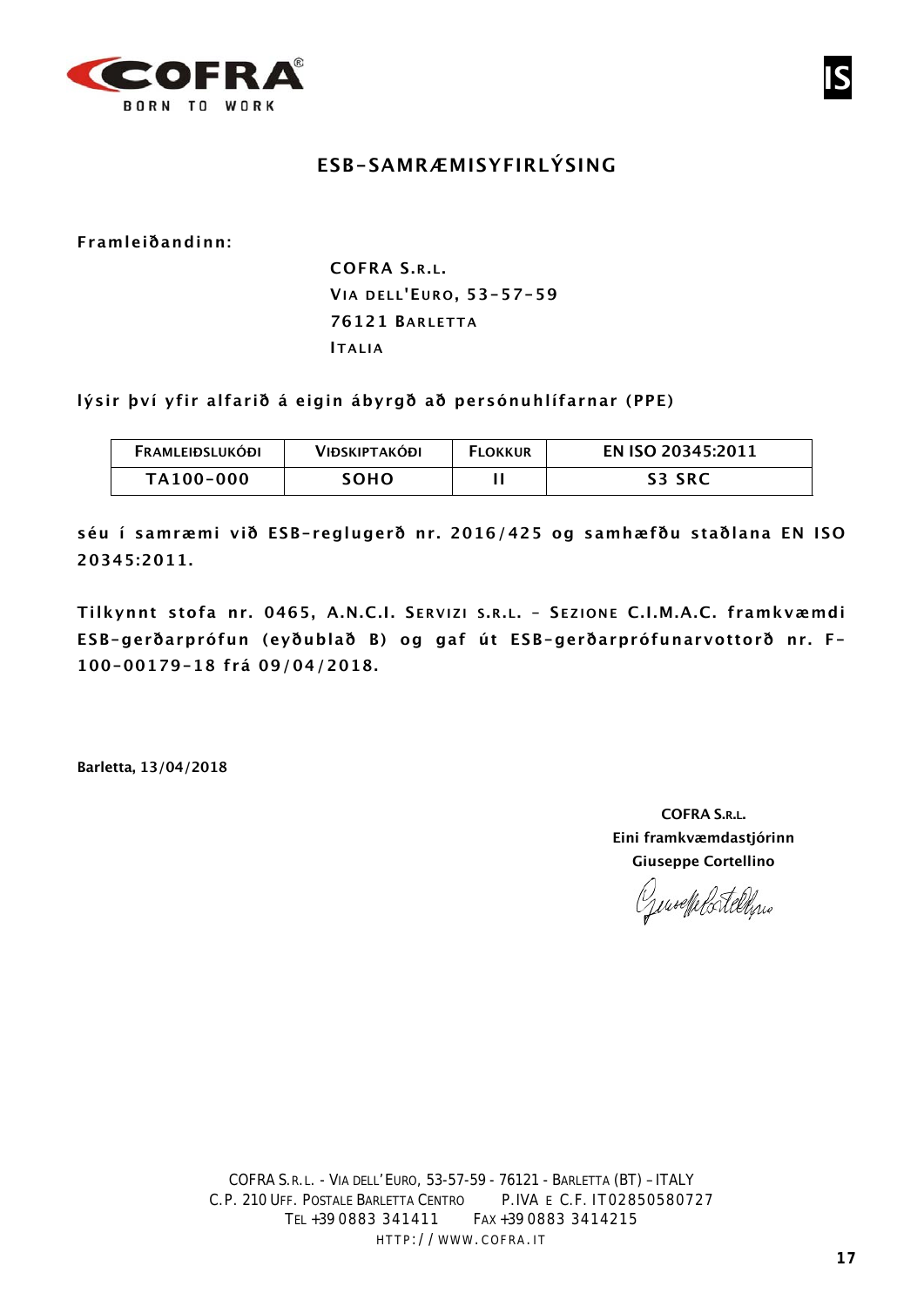

#### **ΔΗΛΩΣΗ ΣΥΜΜΟΡΦΩΣΗΣ ΕΕ**

**Ο Κατασκευαστής:**

**COFRA S.R.L. VIA DELL'E URO , 53-57-59 76121 BARLETTA ΙΤ ΑLΊΑ**

**δηλώνει υπό την αποκλειστική της ευθύνη ότι το ΜΑΠ (Μέσο Ατομικής Προστασίας):**

| ΚΩΔΙΚΌΣ ΠΑΡΑΓΩΓΉΣ | ΕΜΠΟΡΙΚΌΣ ΚΏΔΙΚΑΣ   ΚΑΤΗΓΟΡΊΑ | EN ISO 20345:2011 |
|-------------------|-------------------------------|-------------------|
| TA100-000         | SOHO                          | S3 SRC            |

**συμμορφώνεται προς τον Κανονισμό της ΕΕ 2016/425 και τα εναρμονισμένα πρότυπα EN ISO 20345:2011.**

**Αρ. κοινοποιημένου φορέα 0465, A.N.C.I. S ERVIZI S .R.L. – S EZIONE C.I.M.A.C. διενέργησε την εξέταση ΕΕ του τύπου (Έντυπο B) και εξέδωσε το Πιστοποιητικό Εξέτασης της ΕΕ για τον Αρ. τύπου F-100-00179-18 της 09/04/2018.**

**Barletta, 13/04/2018**

**COFRA S.r.l. Ο Αποκλειστικός Διευθυντής Giuseppe Cortellino**

moeffels telling

**EL**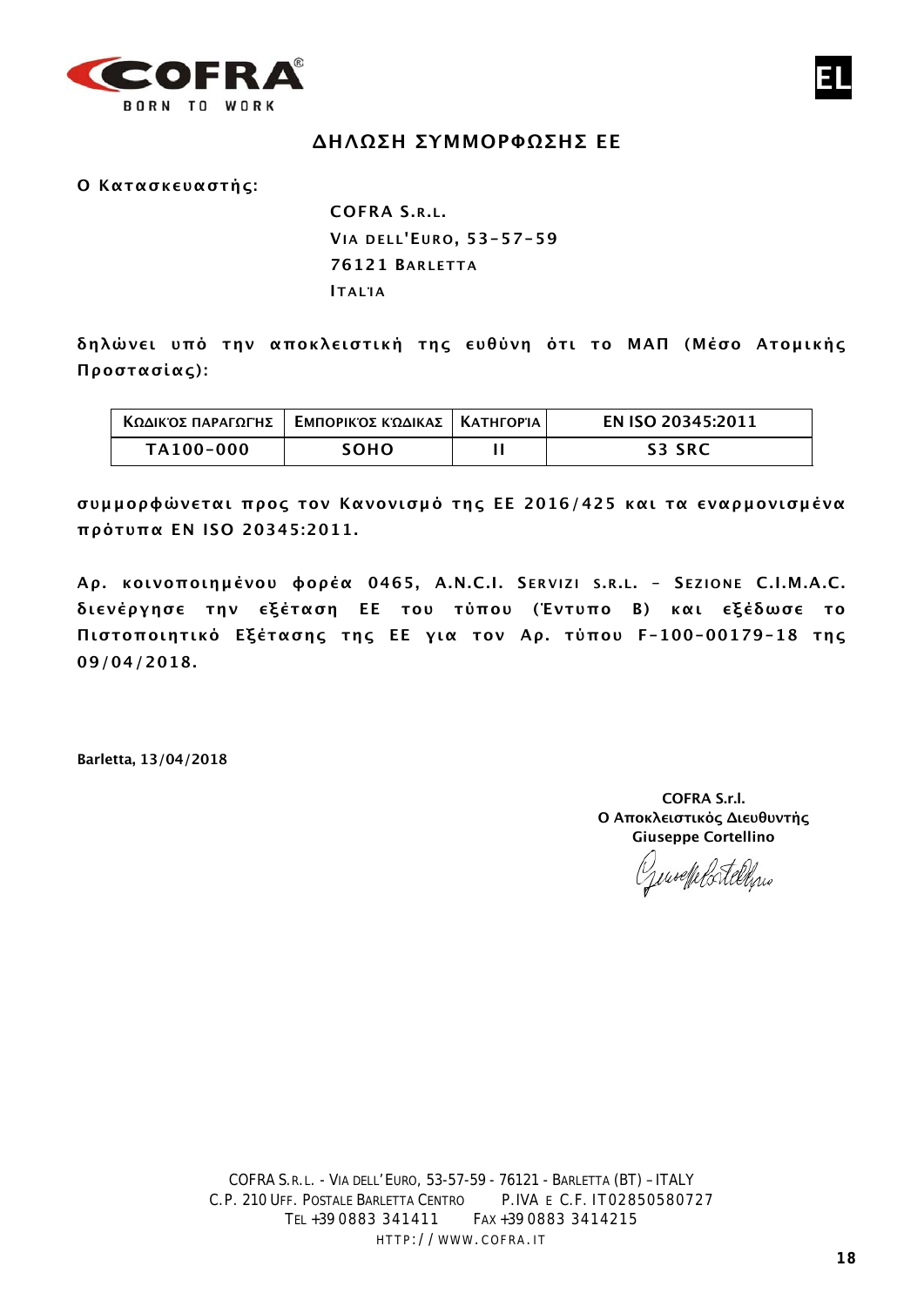

## **EU IZJAVA O SUKLADNOSTI**

**Proizvođač:**

**COFRA S.R.L. VIA DELL'E URO , 53-57-59 76121 BARLETTA ITALIA**

**pod isključivom odgovornošću izjavljuje da je OZO (osobna zaštitna oprema):**

| SIFRA PROIZVODA | TRGOVAČKA ŠIFRA | I KATEGORIIA | EN ISO 20345:2011 |
|-----------------|-----------------|--------------|-------------------|
| TA100-000       | soho            |              | <b>S3 SRC</b>     |

**u skladu s Uredbom (EU) 2016/425 i usklađenim standardima EN ISO 20345:2011.**

**Ovlašteno tijelo br. 0465, A.N.C.I. S ERVIZI S .R.L. – S EZIONE C.I.M.A.C. je proveo EU ispitivanje tipa (obrazac B) i izdao EU certifikat o ispitivanju tipa br. F-100- 00179-18 od 09/04/2018.**

**Barletta, 13/04/2018**

**COFRA S.R.L. Jedinstveni direktor Giuseppe Cortellino**

Jenseffelstellen

**HR**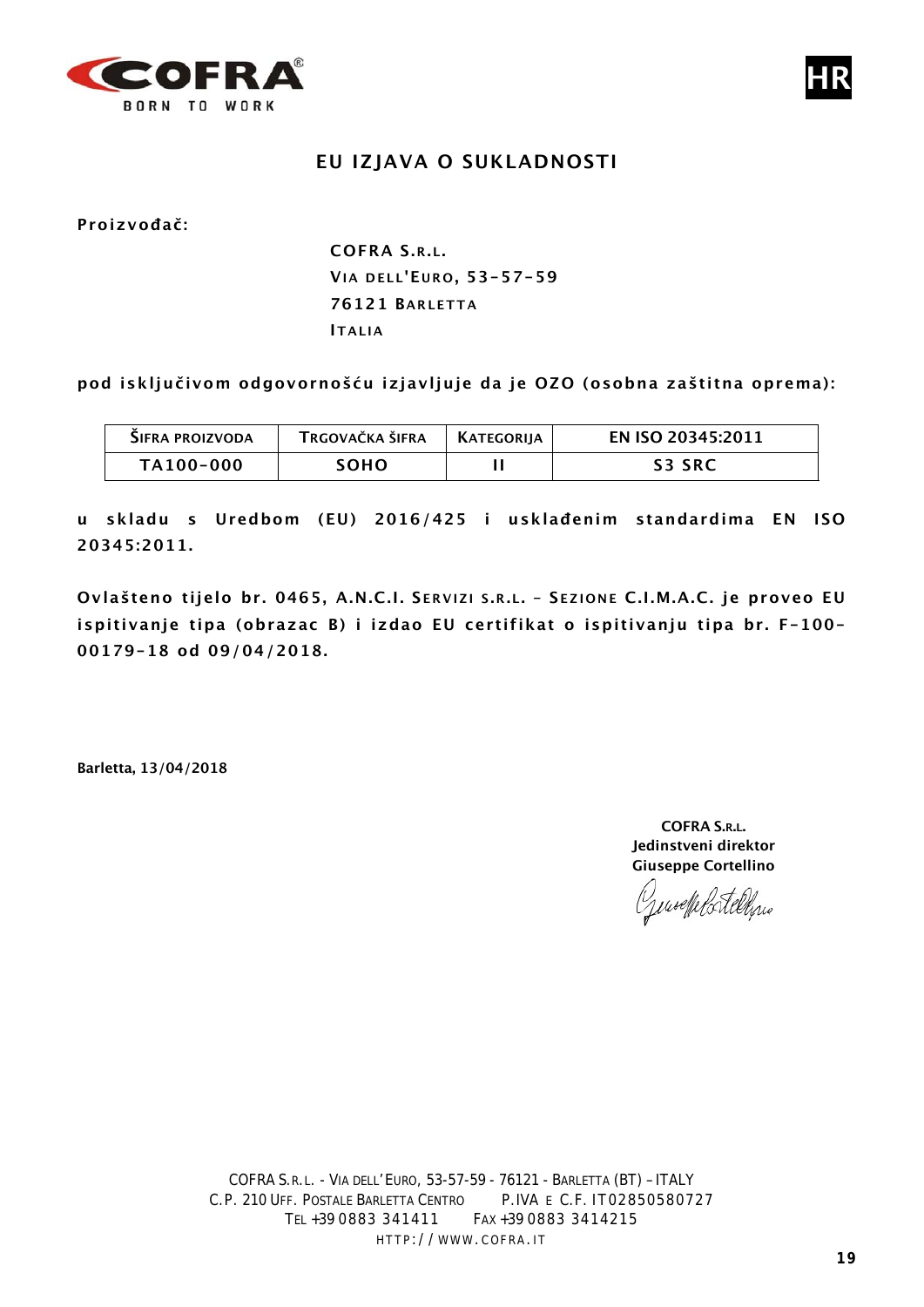

# **DEKLARACJA ZGODNOŚCI UE**

**Producent:**

**COFRA S.R.L. VIA DELL'E URO , 53-57-59 76121 BARLETTA ITALIA**

**oświadcza na własną odpowiedzialność, że środki ochrony indywidualnej (ŚOI):**

| <b>KOD PRODUKCYJNY</b> | <b>KOD HANDLOWY</b> | <b>KATEGORIA</b> | EN ISO 20345:2011 |
|------------------------|---------------------|------------------|-------------------|
| TA100-000              | SOHO.               |                  | <b>S3 SRC</b>     |

**jest zgodny z Rozporządzeniem UE 2016/425 oraz zharmonizowanymi normami EN ISO 20345:2011.**

**Jednostka notyfikowana nr. 0465, A.N.C.I. S ERVIZI S .R.L. – S EZIONE C.I.M.A.C. przeprowadziła badanie UE typu (formularz B) i wydała certyfikat badania UE typu nr. F-100-00179-18 z 09/04/2018.**

**Barletta, 13/04/2018**

**COFRA S.R.L. Wyłączny Dyrektor Giuseppe Cortellino**

Juseffelortellinio

**PL**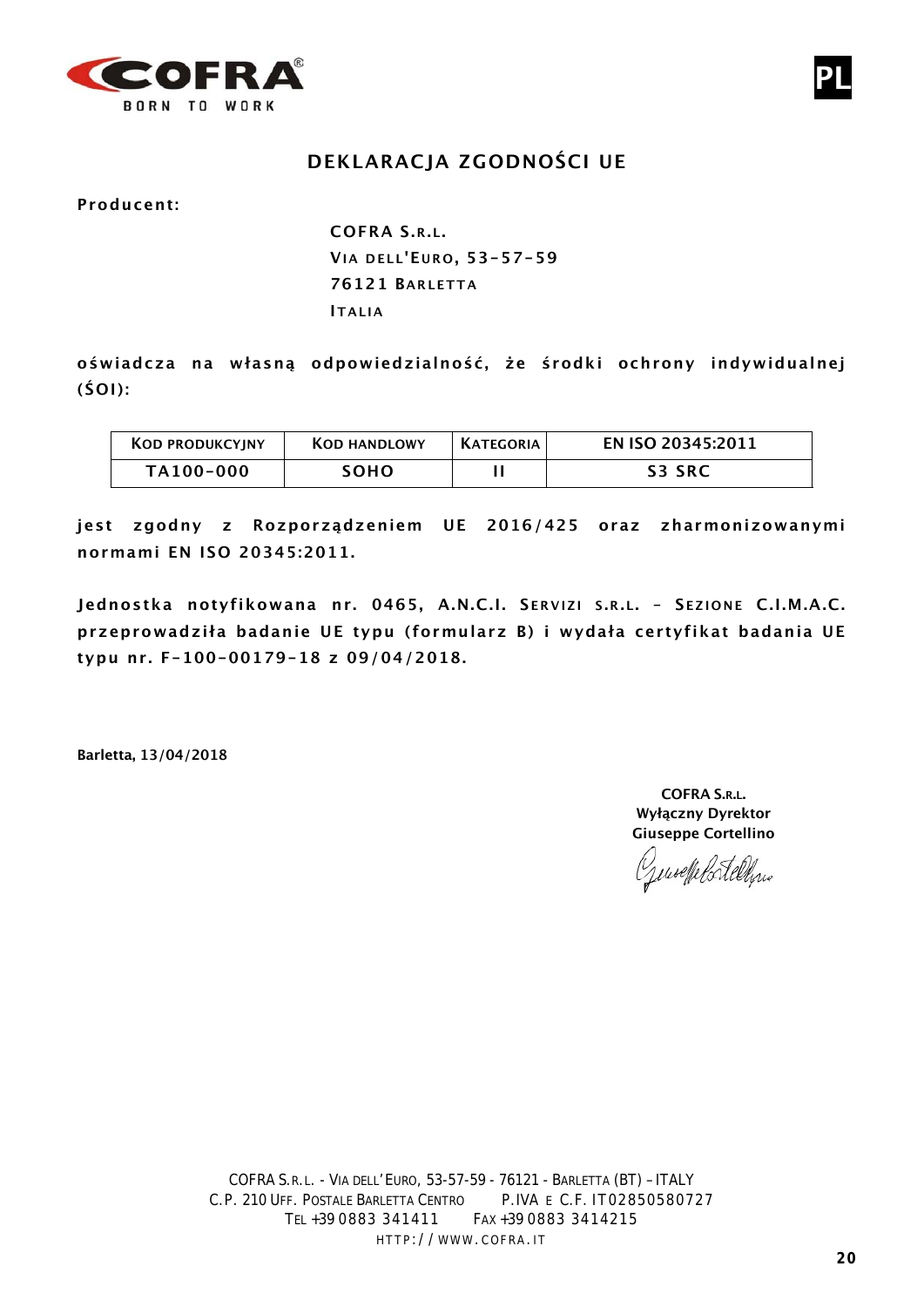



**Производител:**

**COFRA S.R.L. VIA DELL'E URO , 53-57-59 76121 BARLETTA ITALIA**

**декларира на своя отговорност, че ЛПС (лични предпазни средства):**

| Продуктов код | Търговски код | I КАТЕГОРИЯ | EN ISO 20345:2011 |
|---------------|---------------|-------------|-------------------|
| TA100-000     | SOHO.         |             | <b>S3 SRC</b>     |

**са в съответствие с Регламент 2016/425 на ЕС и хармонизираните стандарти EN ISO 20345:2011.**

**Нотифициран орган номер 0465, A.N.C.I. S ERVIZI S .R.L. – S EZIONE C.I.M.A.C. извърши европейския преглед на типа (формуляр Б) и издаде сертификат за преглед на ЕС от тип №. F-100-00179-18 от 09/04/2018.**

**Barletta, 13/04/2018**

**COFRA S.R.L. Едноличен директор Джузепе Кортелино (Giuseppe Cortellino)**

Generale Portellino

**BG**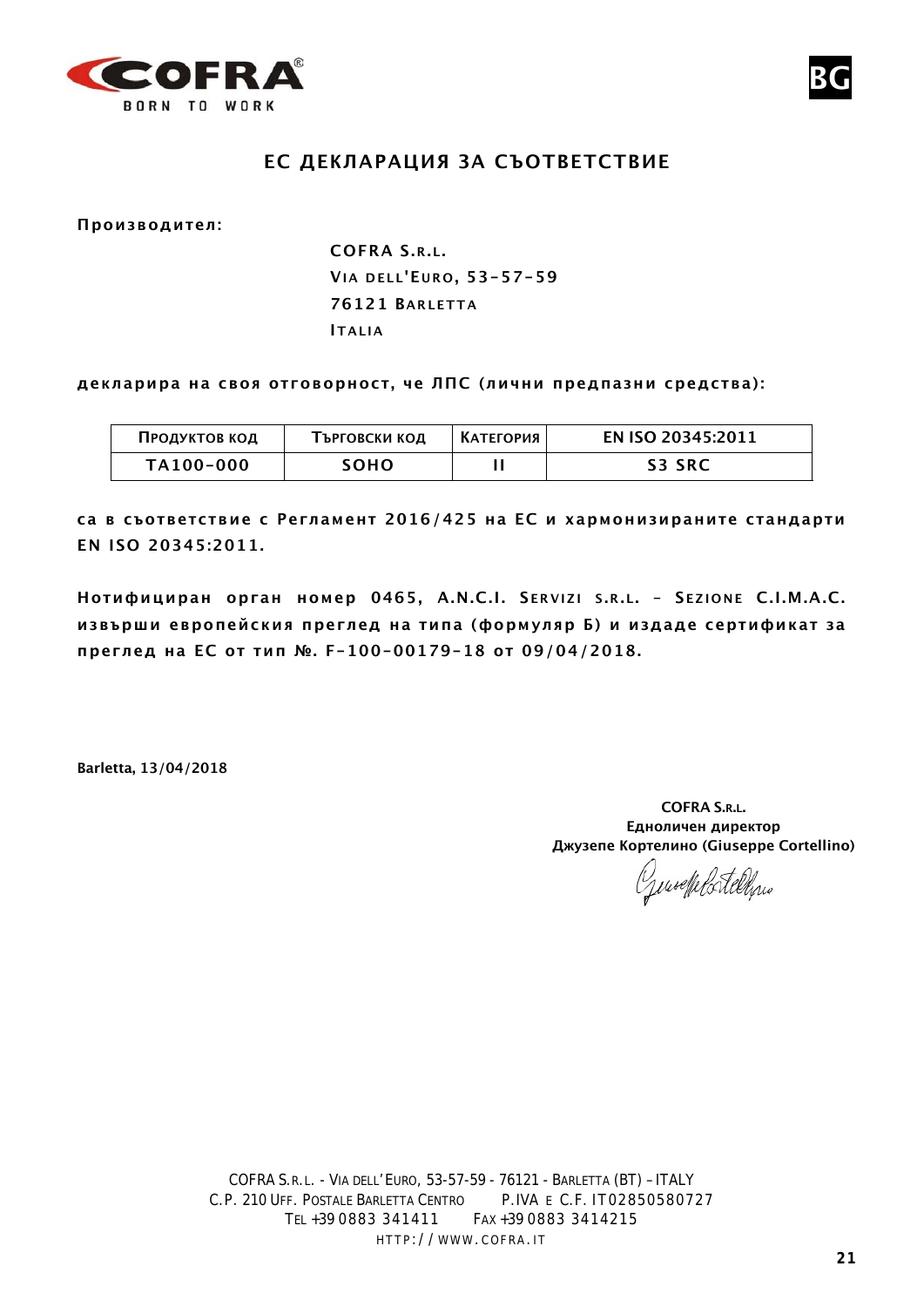

# **ES ATITIKTIES DEKLARACIJA**

**Gamintojas:**

**COFRA S.R.L. VIA DELL'E URO , 53-57-59 76121 BARLETTA ITALIA**

**prisiimdamas visišką atsakomybę, pareiškia, kad AAP (asmeninės apsaugos priemonė):**

| <b>GAMYBOS KODAS</b> | <b>PREKYBINIS KODAS</b> | KATEGORIIA | EN ISO 20345:2011 |
|----------------------|-------------------------|------------|-------------------|
| TA100-000            | SOHO                    |            | S3 SRC            |

**atitinka Reglamento (ES) 2016/425 ir darniųjų standartų EN ISO 20345:2011 reikalavimus.**

**Notifikuotosios institucijos Nr. 0465, A.N.C.I. S ERVIZI S .R.L. – S EZIONE C.I.M.A.C. atliko ES (B formos) tipo ekspertizę ir išdavė 09/04/2018 Nr. F-100-00179-18 ES ekspertizės sertifikatą.**

**Barletta, 13/04/2018**

**COFRA S.R.L. Vienintelis direktorius Giuseppe Cortellino**

Jenseffelstelling

**LT**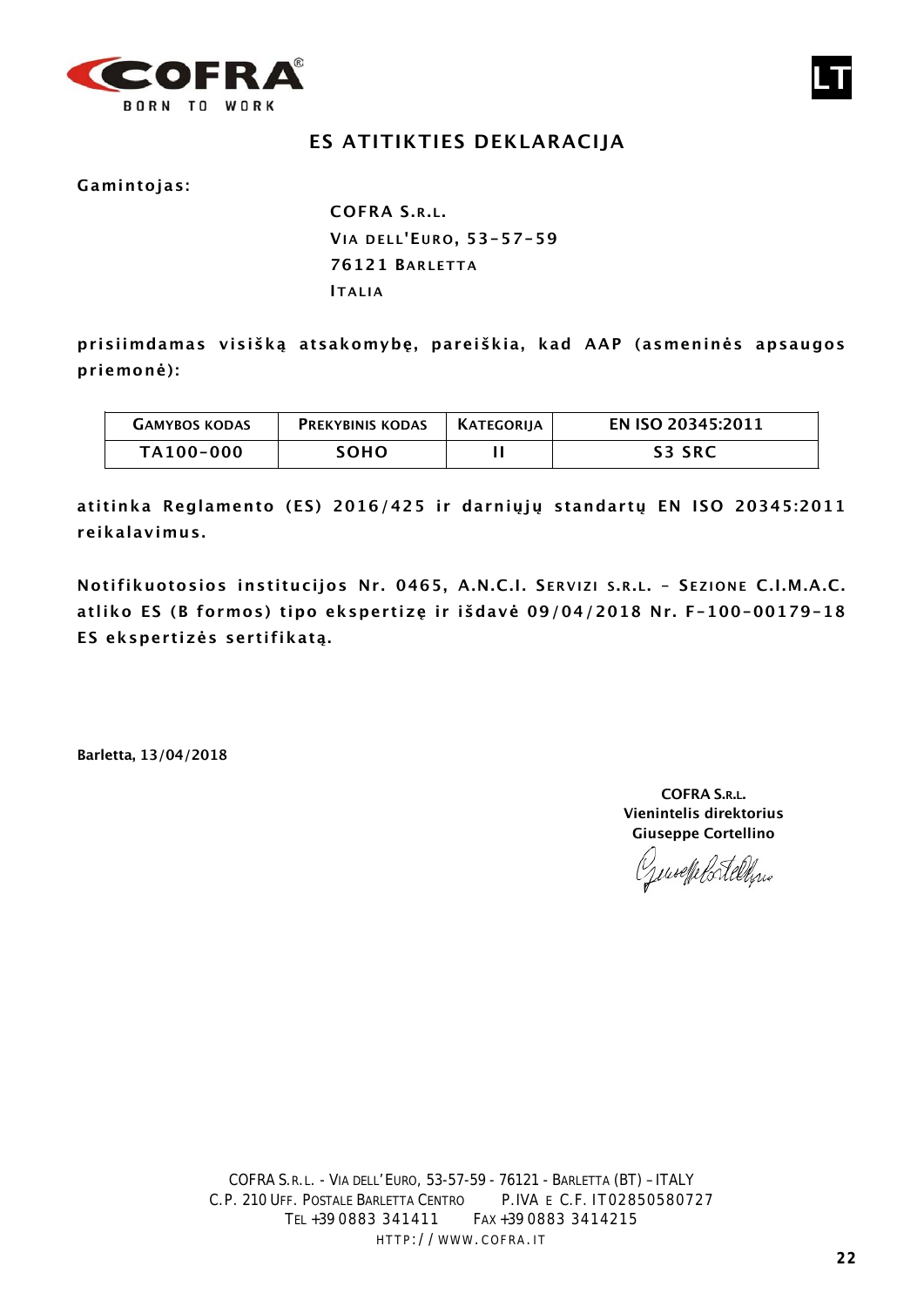

# **EU PROHLÁŠENÍ O SHODĚ**

**Výrobce:**

**COFRA S.R.L. VIA DELL'E URO , 53-57-59 76121 BARLETT A IT ALIA**

**prohlašuje na svou výhradní odpovědnost, že OOP (osobní ochranné prostředky):**

| Výrobní kód | OBCHODNÍ KÓD | <b>KATEGORIE</b> | EN ISO 20345:2011 |
|-------------|--------------|------------------|-------------------|
| TA100-000   | SOHO.        |                  | S3 SRC            |

**odpovídá nařízení (EU) 2016/425 a harmonizovaným normám EN ISO 20345:2011.**

**Oznámený orgán č. 0465, A.N.C.I. S ERVIZI S .R.L. – S EZIONE C.I.M.A.C. provedl EU přezkoušení typu (formulář B) a vydal certifikát EU přezkoušení typu č. F-100-00179-18 ze dne 09/04/2018.**

**Barletta, 13/04/2018**

**COFRA S.R.L. Ředitel Giuseppe Cortellino**

useffelortelling

**CS**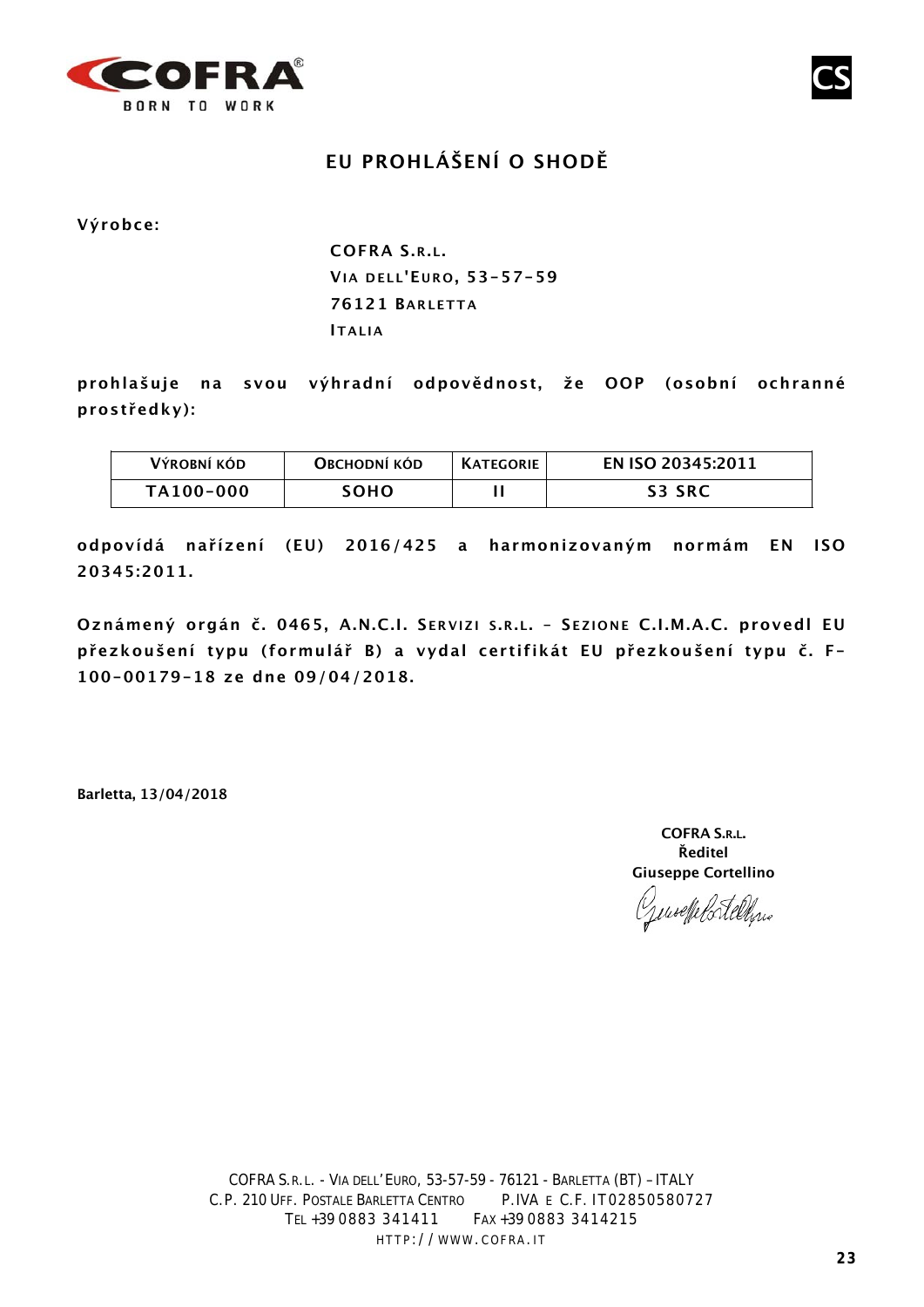



## **DECLARAȚIA DE CONFORMITATE UE**

**Producătorul:**

**COFRA S.R.L. VIA DELL'E URO , 53-57-59 76121 BARLETTA ITALIA**

**declară pe propria răspundere că echipamentele de protecție personală (EPP):**

| <b>CODUL DE PRODUCȚIE   CODUL COMERCIAL</b> |      | I CATEGORIE | EN ISO 20345:2011 |
|---------------------------------------------|------|-------------|-------------------|
| TA100-000                                   | soho |             | <b>S3 SRC</b>     |

**respectă Regulamentul UE 2016/425 și standardele armonizate EN ISO 20345:2011.**

**Organismul notificat nr. 0465, A.N.C.I. S ERVIZI S .R.L. – S EZIONE C.I.M.A.C. A efectuat examinarea UE a tipului (Formularul B) și a eliberat Certificatul UE de examinare de tip nr. F-100-00179-18 din 09/04/2018.**

**Barletta, 13/04/2018**

**COFRA S.R.L. Director unic Giuseppe Cortellino**

puselfelortellinis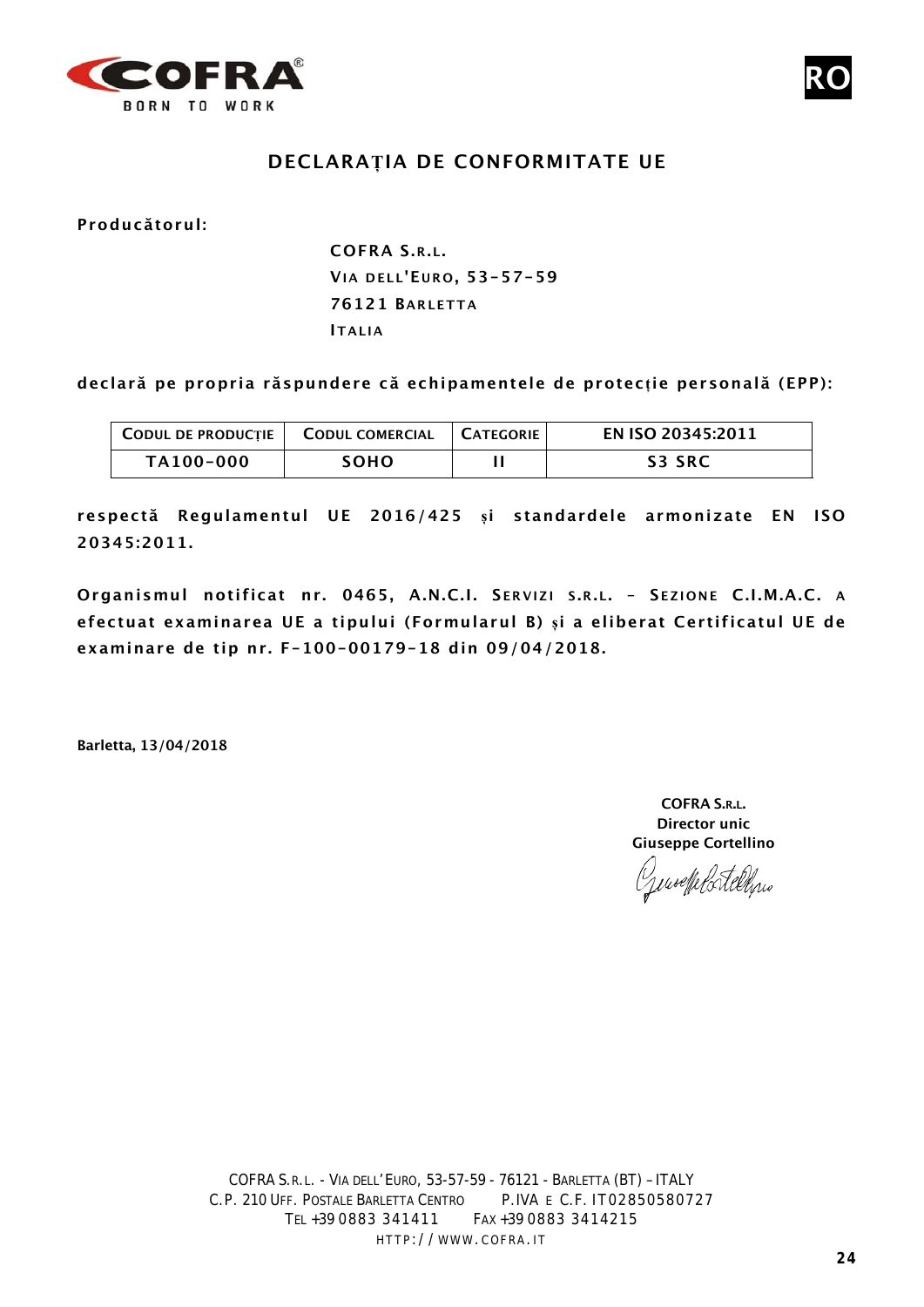

### **AB UYGUNLUK BEYANI**

**Üretici:**

# **COFRA S.R.L. VIA DELL'E URO , 53-57-59 76121 BARLETTA ITALIA**

**kendi sorumluluğu altında KKE'nin (Kişisel Koruyucu Ekipman):**

| <b>URETIM KODU</b> | TICARI KOD  | <b>KATEGORI</b> | EN ISO 20345:2011 |
|--------------------|-------------|-----------------|-------------------|
| TA100-000          | <b>SOHO</b> |                 | <b>S3 SRC</b>     |

**2016/425 sayılı AB Yönergesi ve EN ISO 20345:2011 sayılı harmonize edilmiş standartlara uygun olduğunu beyan eder.**

**Onaylanmış kuruluş no. 0465, A.N.C.I. S ERVIZI S .R.L. – S EZIONE C.I.M.A.C. tipin AB incelemesini yürütmüş ve 09/04/2018 tarihli F-100-00179-18 Tip No.lu AB İnceleme Sertifikasını düzenlemiştir.**

**Barletta, 13/04/2018**

**COFRA S.R.L. Tek Yönetici Giuseppe Cortellino**

unoelle Cortellinio

**TR**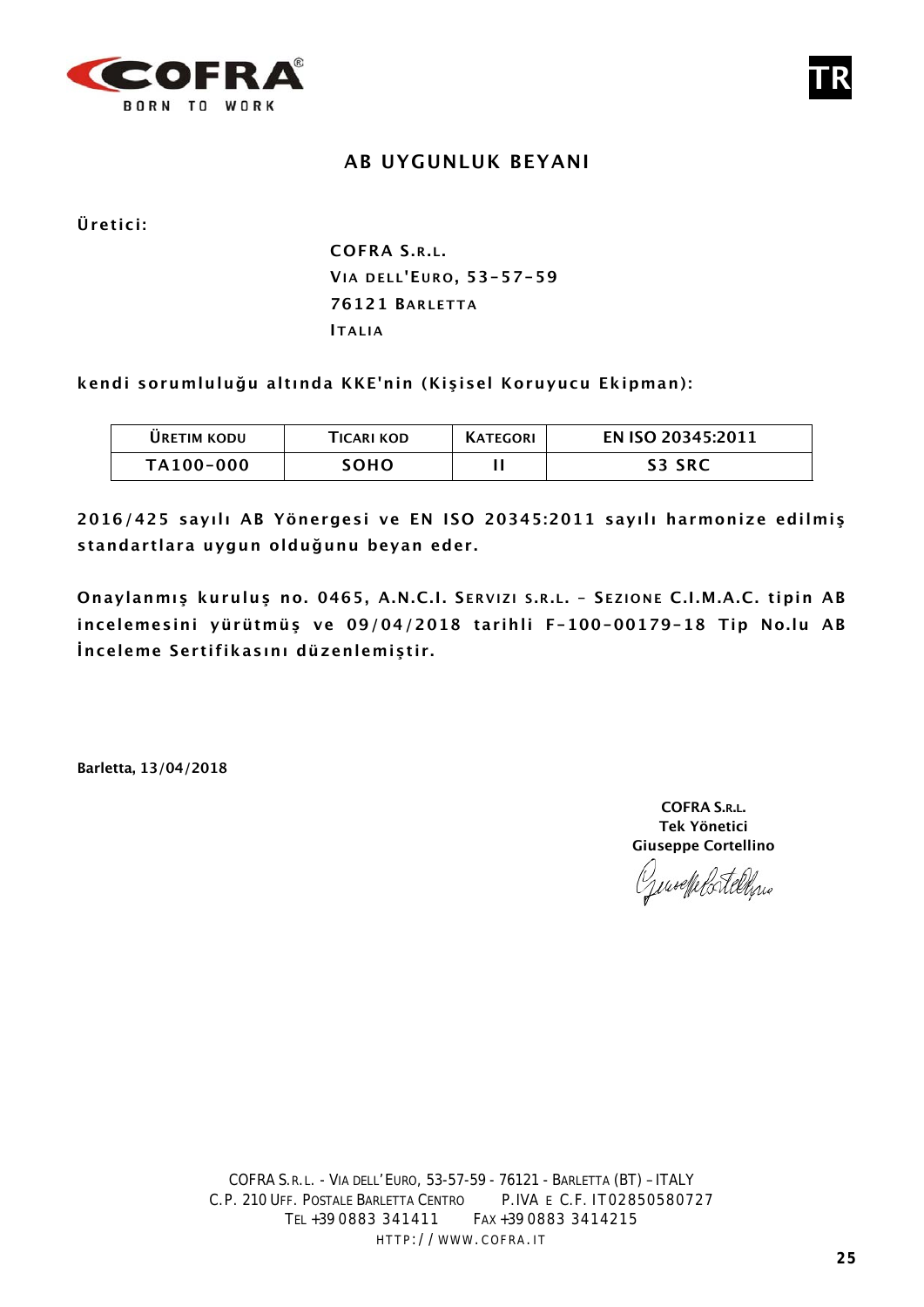

## **ELi VASTAVUSDEKLARATSIOON**

**Tootja:**

**COFRA S.R.L. VIA DELL'E URO , 53-57-59 76121 BARLETTA IT ALIA**

**kinnitab oma täielikul vastutusel, et PPE (isikukaitsevahendid):**

| <b>TOOTMISKOOD</b> | <b>ARISEADUSTIK</b> | <b>KATEGOORIA</b> | EN ISO 20345:2011 |
|--------------------|---------------------|-------------------|-------------------|
| TA100-000          | <b>SOHO</b>         |                   | <b>S3 SRC</b>     |

**vastab EÜ regulatsioonile 2016/425 ja ühtlustatud standardile EN ISO 20345:2011.**

**Teavitatud asutuse nr 0465, A.N.C.I. S ERVIZI S .R.L. – S EZIONE C.I.M.A.C. sisaldab EL tüübihindamist (ankeet B) ja 09/04/2018 tüübi nr F-100-00179-18 EL tüübihindamise sert ifikaadi avaldamist.**

**Barletta, 13/04/2018**

**COFRA S.R.L. Ainujuht Giuseppe Cortellino**

Genoeffelstelling

**ET**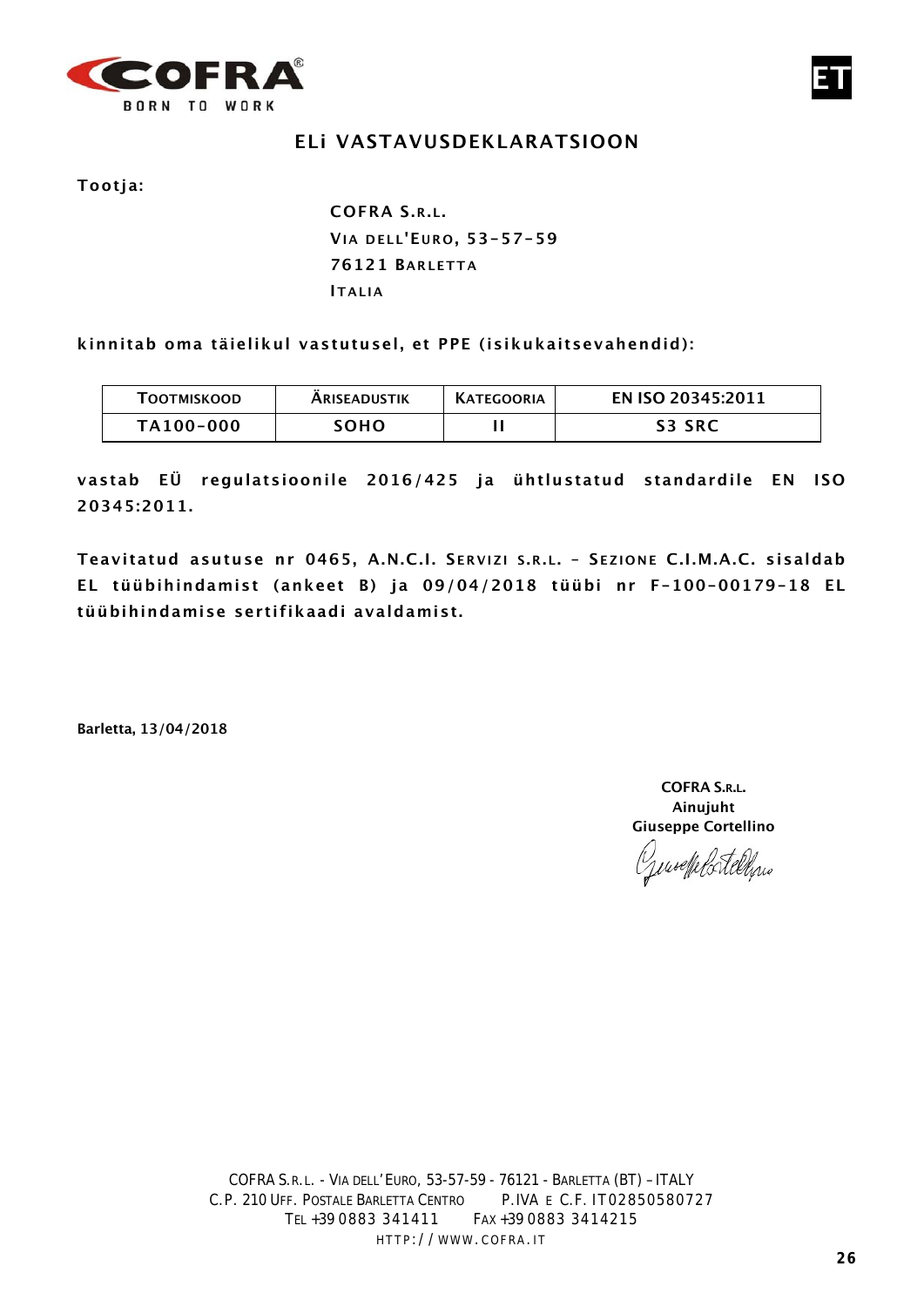

#### **ЕУ ИЗЈАВА О УСАГЛАШЕНОСТИ**

**Произвођач:**

**COFRA S.R.L. VIA DELL'E URO , 53-57-59 76121 BARLETTA ITALIA**

**под искључивом одговорношћу изјављује да је LZO (лична заштитна опрема):**

| ШИФРА ПРОИЗВОДА | ТРГОВАЧКА ШИФРА | <b>КАТЕГОРИЈА</b> | <b>EN ISO 20345:2011</b> |
|-----------------|-----------------|-------------------|--------------------------|
| TA100-000       | <b>SOHO</b>     |                   | <b>S3 SRC</b>            |

**у складу с Уредбом (ЕУ) 2016/425 и усклађеним стандардима EN ISO 20345:2011.** 

**Овлашћено тело бр. 0465, A.N.C.I. S ERVIZI S .R.L. – S EZIONE C.I.M.A.C. je спровео ЕУ испитивање типа (образац B) и издао ЕУ цертификат о испитивању типа бр. F-100-00179-18 од 09/04/2018.** 

**Barletta, 13/04/2018**

**COFRA S.R.L. Јединствени директор Ђузепе Кортелино**

**SR**